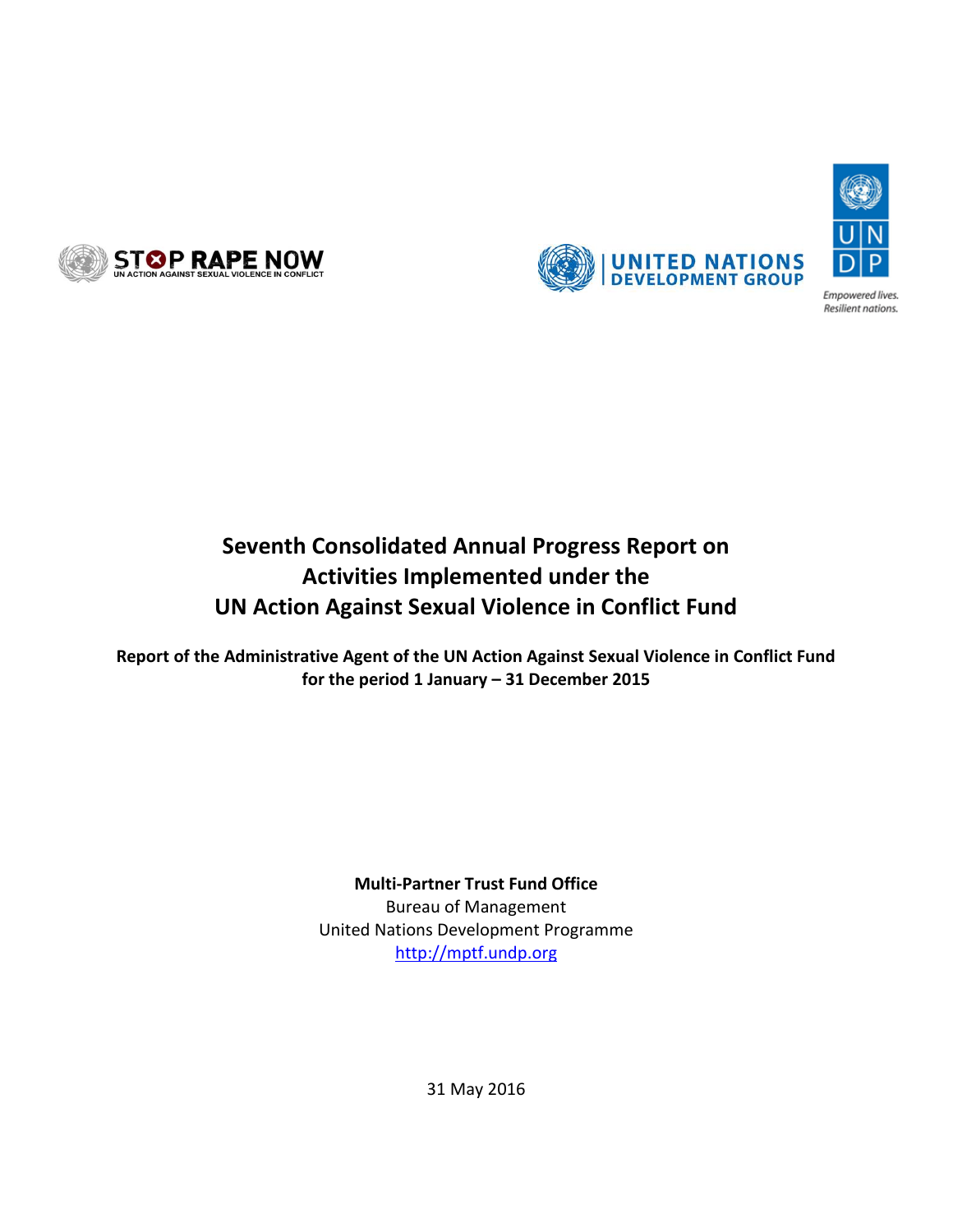UN ACTION AGST SEXUAL VIOLENCE CONSOLIDATED ANNUAL FINANCIAL REPORT **2015**

## **PARTICIPATING ORGANIZATIONS CONTRIBUTORS <sup>1</sup>**







Coordination of Humanitarian Affairs

Office for the

Office of the UN High Commissioner for Human Rights



UNDP



Joint UN Programme on HIV/AIDS

(MDTF/PUNO only)

UN Department of Political Affairs

UN Department for Peacekeeping **Operations** 

United Nations Population Fund

for Refugees

UN High Commissioner



















UN Children's Fund



**.** 



Organization





BAHRAIN, Government of



BELGIUM, Government of



ESTONIA, REPUBLIC OF, Government of



FINLAND, Government of



IRISH AID



JAPAN, Government of



LUXEMBOURG, Government of



NORWAY, Government of



SWEDISH INT'L DEVELOPMENT COOPERATION



SWITZERLAND, Government of



TURKEY, Government of



UNITED ARAB EMIRATES, Government of



UNITED KINGDOM, Government of

<sup>1</sup> The Governments of Belgium, Estonia, Irish Aid, Japan, Luxembourg, Turkey and the United Arab Emirates contributed to the Team of Experts.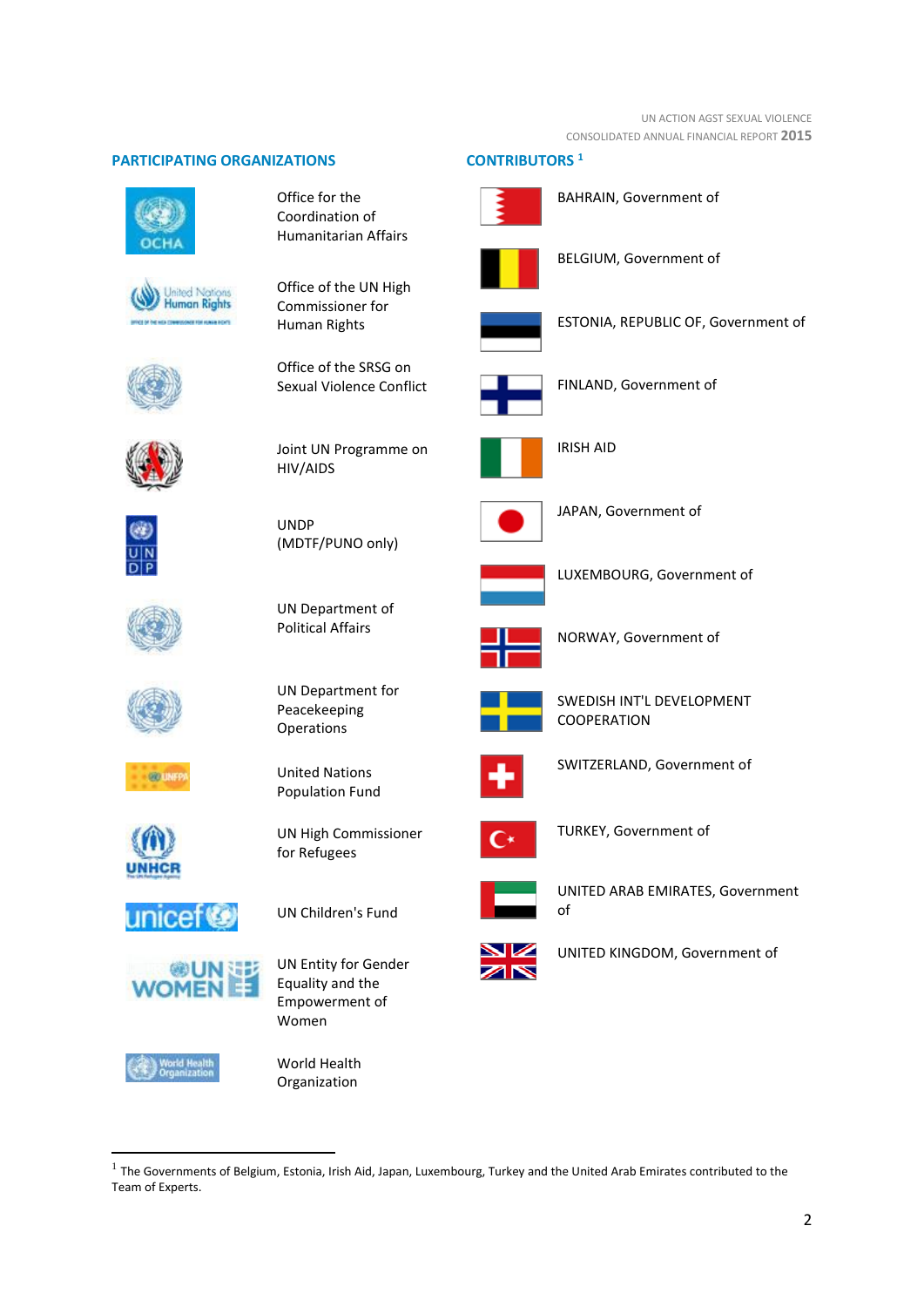### **ABBREVIATIONS AND ACRONYMS**

| BiH                | Bosnia and Herzegovina                                                                                                                |
|--------------------|---------------------------------------------------------------------------------------------------------------------------------------|
| <b>BINUCA</b>      | United Nations Integrated Peacebuilding Office in the Central African<br>Republic                                                     |
| <b>CAR</b>         | Central African Republic                                                                                                              |
| <b>CRSV</b>        | <b>Conflict-Related Sexual Violence</b>                                                                                               |
| <b>CSW</b>         | Commission on the Status of Women                                                                                                     |
| <b>DPA</b>         | United Nations Department of Political Affairs                                                                                        |
| <b>DPKO</b>        | United Nations Department for Peacekeeping Operations                                                                                 |
| <b>DRC</b>         | Democratic Republic of the Congo                                                                                                      |
| <b>DSRSG</b>       | Deputy Special Representative to the Secretary-General                                                                                |
| <b>FARDC</b>       | Armed Forces of the Democratic Republic of Congo                                                                                      |
| GBV                | Gender-based violence                                                                                                                 |
| <b>GBVIMS</b>      | Gender-Based Violence Information Management System                                                                                   |
| НC                 | Humanitarian Coordinator                                                                                                              |
| <b>HR WPA</b>      | Human Rights Women's Protection Adviser                                                                                               |
| ICC                | <b>International Criminal Court</b>                                                                                                   |
| <b>ICGLR</b>       | International Conference on the Great Lakes Region                                                                                    |
| <b>IRC</b>         | <b>International Rescue Committee</b>                                                                                                 |
| <b>MARA</b>        | Monitoring, Analysis and Reporting Arrangements                                                                                       |
| <b>MINUSMA</b>     | United Nations Multidimensional Integrated Stabilization Mission in<br>Mali                                                           |
| <b>MPTF</b>        | <b>Multi-Partner Trust Fund</b>                                                                                                       |
| <b>MPTF Office</b> | Multi-Partner Trust Fund Office UNDP                                                                                                  |
| <b>MONUSCO</b>     | United Nations Stabilization Organization in the Democratic Republic<br>of the Congo                                                  |
| <b>MOU</b>         | Memorandum of Understanding                                                                                                           |
| <b>NGO</b>         | Non-governmental organization                                                                                                         |
| <b>OCHA</b>        | United Nations Office for the Coordination of Humanitarian Affairs                                                                    |
| <b>OHCHR</b>       | United Nations Office of the High Commissioner for Human Rights                                                                       |
| <b>OPR</b>         | Office of the Personal Representative of the President on Sexual<br>Violence and Child Recruitment (Democratic Republic of the Congo) |
| OSRSG-SVC          | Office of the Special Representative of the Secretary-General on<br>Sexual Violence in Conflict                                       |
| PBSO               | Peacebuilding Support Office                                                                                                          |
| <b>PRST</b>        | <b>Presidential Statement</b>                                                                                                         |
| <b>PSVI</b>        | Preventing Sexual Violence Initiative (United Kingdom)                                                                                |
| RC                 | <b>Resident Coordinator</b>                                                                                                           |
| <b>RMC</b>         | <b>Resource Management Committee</b>                                                                                                  |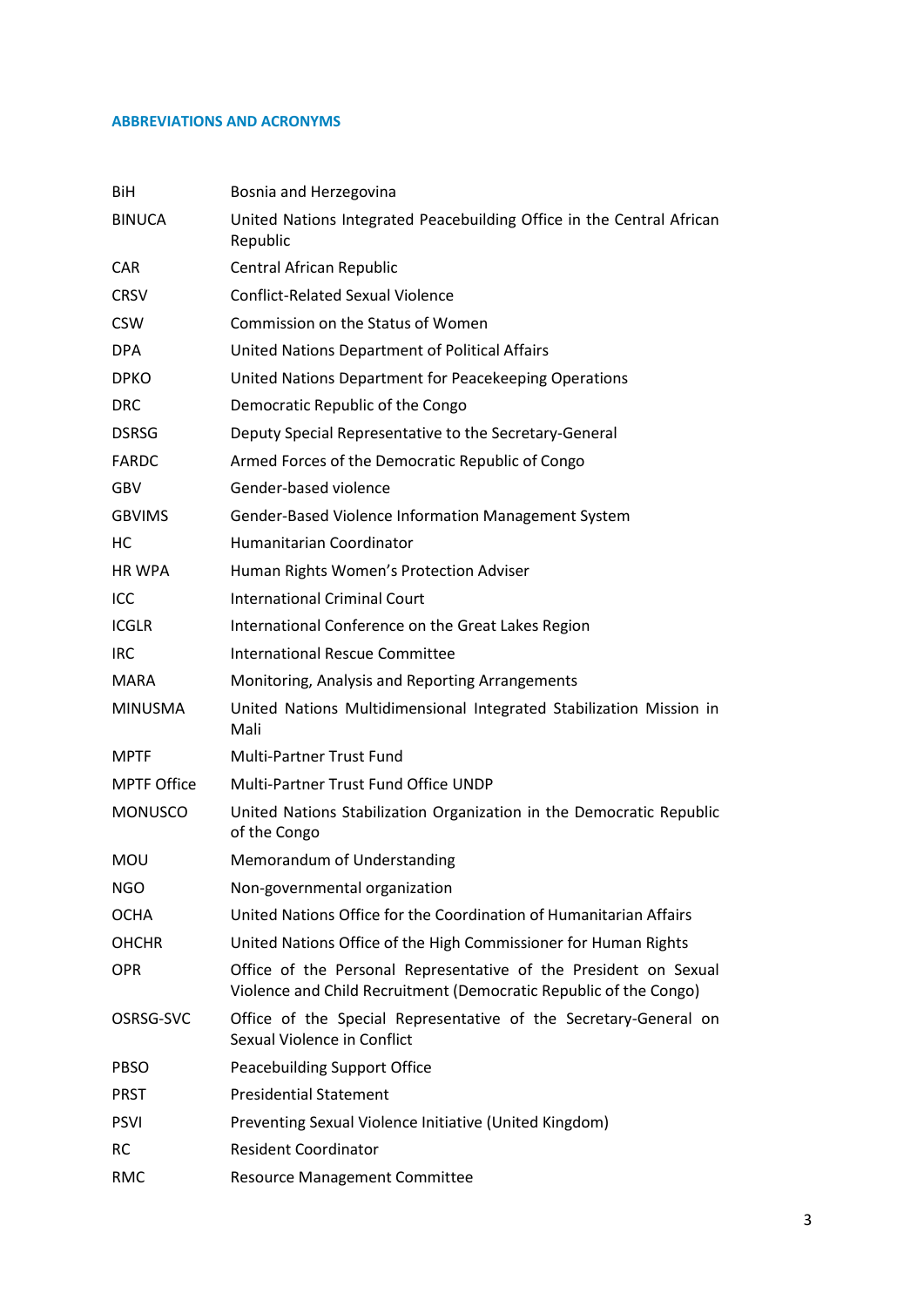| <b>ROLCRG</b>    | Rule of Law Coordination and Resource Group                                              |
|------------------|------------------------------------------------------------------------------------------|
| <b>SCR</b>       | <b>Security Council Resolution</b>                                                       |
| <b>SIDA</b>      | Swedish International Development Cooperation Agency                                     |
| <b>SGBV</b>      | Sexual and Gender Based Violence                                                         |
| <b>SRN</b>       | Stop Rape Now campaign                                                                   |
| <b>SRSG</b>      | Special Representative of the Secretary-General                                          |
| SRSG-CAAC        | Special Representative of the Secretary-General on Children and<br><b>Armed Conflict</b> |
| SRSG-SVC         | Special Representative of the Secretary-General on Sexual Violence in<br>Conflict        |
| <b>SVC</b>       | Sexual Violence in Conflict                                                              |
| <b>TOE</b>       | Team of Experts on Rule of Law and Sexual Violence in Conflict                           |
| <b>TOR</b>       | <b>Terms of Reference</b>                                                                |
| UN               | <b>United Nations</b>                                                                    |
| <b>UN Action</b> | UN Action Against Sexual Violence in Conflict                                            |
| <b>UNAIDS</b>    | Joint United Nations Programme on HIV/AIDS                                               |
| <b>UNAMA</b>     | United Nations Assistance Mission in Afghanistan                                         |
| <b>UNAMID</b>    | African Union/United Nations Hybrid Operation in Darfur                                  |
| <b>UNCT</b>      | United Nations Country Team                                                              |
| <b>UNDP</b>      | United Nations Development Programme                                                     |
| <b>UNFPA</b>     | United Nations Population Fund                                                           |
| <b>UNHCR</b>     | United Nations High Commissioner for Refugees                                            |
| <b>UNICEF</b>    | United Nations Children's Fund                                                           |
| <b>UNMIL</b>     | United Nations Mission in Liberia                                                        |
| <b>UNMISS</b>    | United Nations Mission in the Republic of South Sudan                                    |
| <b>UNOCI</b>     | United Nations Operation in Côte d'Ivoire                                                |
| <b>UNODC</b>     | United Nations Office for Drugs and Crime                                                |
| <b>UNSMIL</b>    | United Nations Support Mission in Libya                                                  |
| <b>UNSOM</b>     | United Nations Assistance Mission in Mali                                                |
| <b>UN WOMEN</b>  | United Nations Entity for Gender Equality and the Empowerment of<br>Women                |
| <b>WFP</b>       | World Food Programme                                                                     |
| <b>WHO</b>       | World Health Organization                                                                |
| <b>WPA</b>       | <b>Women's Protection Adviser</b>                                                        |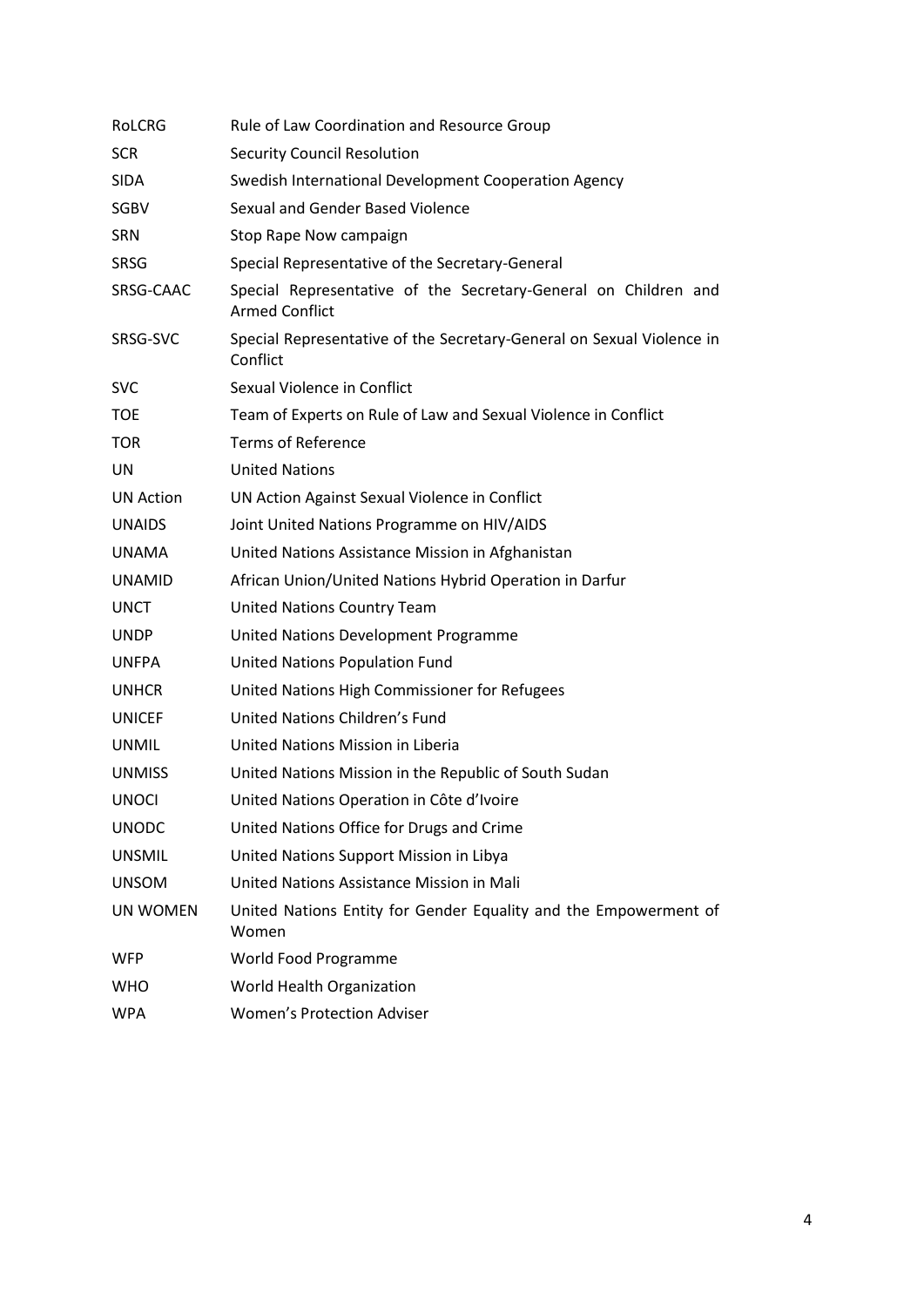#### **DEFINITIONS**

#### **Allocation**

Amount approved by the Steering Committee for a project/programme.

### **Approved Project/Programme**

A project/programme including budget, etc., that is approved by the Steering Committee for fund allocation purposes.

### **Contributor Commitment**

Amount(s) committed by a donor to a Fund in a signed Standard Administrative Arrangement with the UNDP Multi-Partner Trust Fund Office (MPTF Office), in its capacity as the Administrative Agent. A commitment may be paid or pending payment.

#### **Contributor Deposit**

Cash deposit received by the MPTF Office for the Fund from a contributor in accordance with a signed Standard Administrative Arrangement.

#### **Delivery Rate**

The percentage of funds that have been utilized, calculated by comparing expenditures reported by a Participating Organization against the 'net funded amount'.

### **Indirect Support Costs**

A general cost that cannot be directly related to any particular programme or activity of the Participating Organizations. UNDG policy establishes a fixed indirect cost rate of 7% of programmable costs.

#### **Net Funded Amount**

Amount transferred to a Participating Organization less any refunds transferred back to the MPTF Office by a Participating Organization.

#### **Participating Organization**

A UN Organization or other inter-governmental Organization that is an implementing partner in a Fund, as represented by signing a Memorandum of Understanding (MOU) with the MPTF Office for a particular Fund.

#### **Project Expenditure**

The sum of expenses and/or expenditure reported by all Participating Organizations for a Fund irrespective of which basis of accounting each Participating Organization follows for donor reporting.

#### **Project Financial Closure**

A project or programme is considered financially closed when all financial obligations of an operationally completed project or programme have been settled, and no further financial charges may be incurred.

#### **Project Operational Closure**

A project or programme is considered operationally closed when all programmatic activities for which Participating Organization(s) received funding have been completed.

#### **Project Start Date**

Date of transfer of first instalment from the MPTF Office to the Participating Organization.

### **Total Approved Budget**

This represents the cumulative amount of allocations approved by the Steering Committee.

### **US Dollar Amount**

The financial data in the report is recorded in US Dollars and due to rounding off of numbers, the totals may not add up.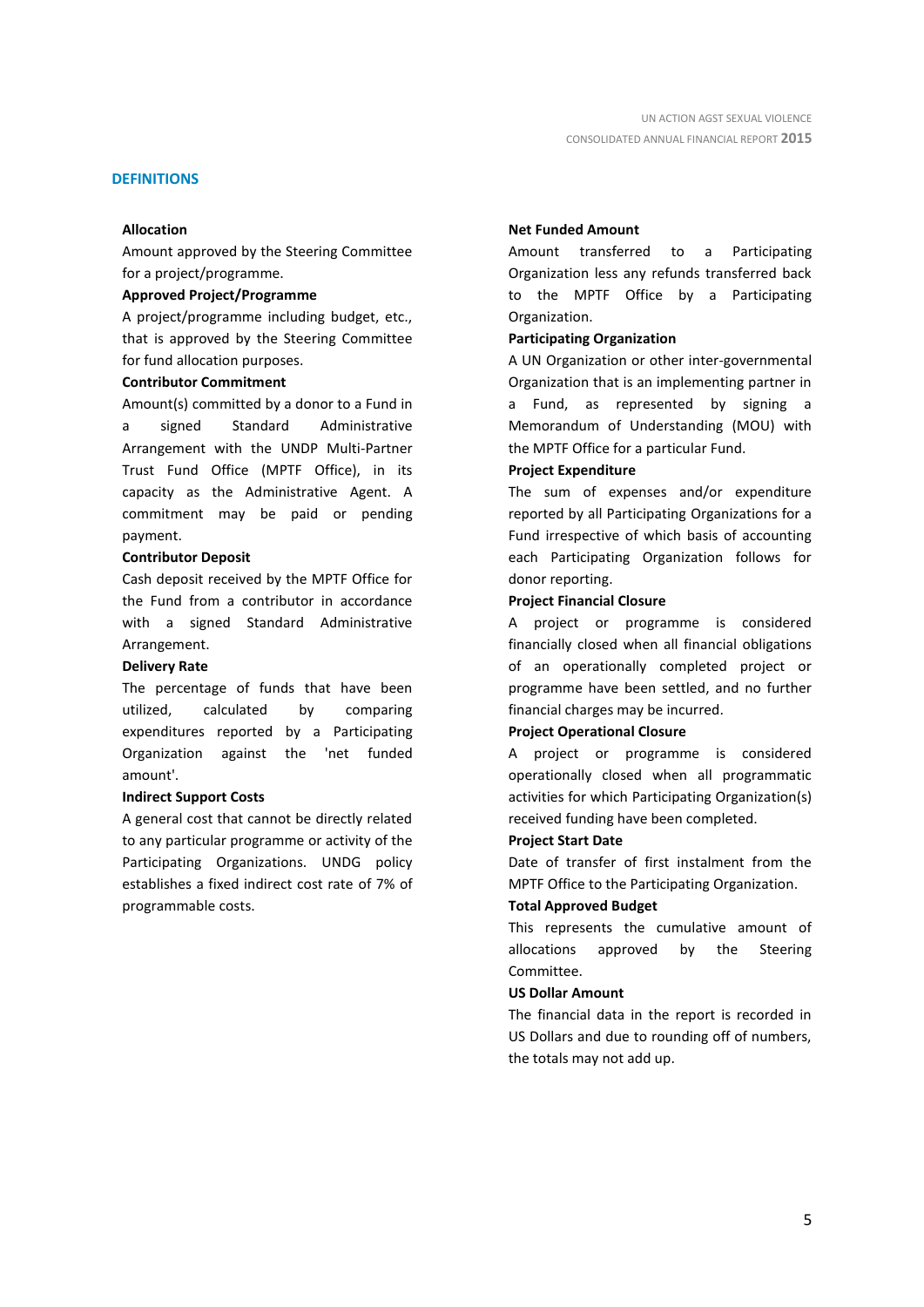### **TABLE OF CONTENTS**

| 5.1.1 Support to Country Efforts through the Team of Experts on Rule of Law and    |  |
|------------------------------------------------------------------------------------|--|
|                                                                                    |  |
|                                                                                    |  |
| 5.3 Pillar 3: Knowledge Generation: Creating a Knowledge Hub on sexual violence in |  |
|                                                                                    |  |
|                                                                                    |  |
|                                                                                    |  |
|                                                                                    |  |
|                                                                                    |  |
|                                                                                    |  |
|                                                                                    |  |
|                                                                                    |  |
|                                                                                    |  |
|                                                                                    |  |
|                                                                                    |  |
|                                                                                    |  |
|                                                                                    |  |
|                                                                                    |  |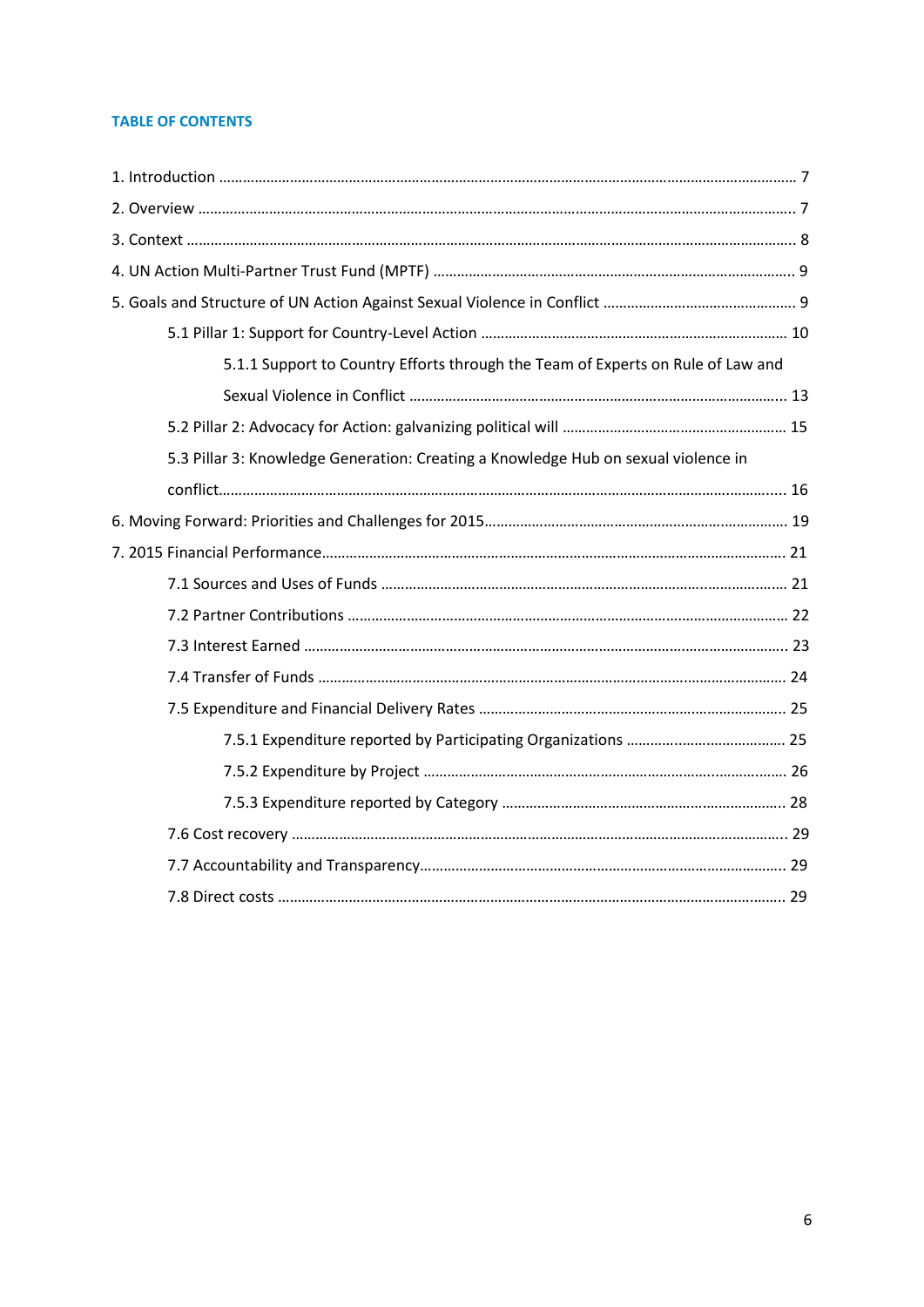### **1. INTRODUCTION**

This seventh Consolidated Annual Financial Progress Report for the UN Action Against Sexual Violence in Conflict Multi-Partner Trust Fund (UN Action MPTF) is prepared by the UN Action Secretariat and the United Nations Development Programme (UNDP) Multi-Partner Trust Fund Office (MPTF Office) in its capacity as the Administrative Agent of the UN Action MPTF. It is based on information provided by the Participating Organizations. In accordance with the Terms of Reference (TORs) of the Fund, the Administrative Agent consolidates financial reports from the Participating UN Organizations and combines this with the narrative report, which is prepared by the UN Action Secretariat.

The UN Action MPTF was established in December 2008, and made operational in January 2009 with the first contribution to the Fund from the Government of Norway. In late 2014, the UN Action Steering Committee endorsed an extension of the MPTF through the end of 2019. This Progress Report provides information on **key achievements** by the UN Action network during 2015, as they relate to deliverables specified in UN Action's **Strategic Framework** for 2015-16. It provides financial information for the period 1 January – 31 December 2015.

### **2. OVERVIEW**

**United Nations Action Against Sexual Violence in Conflict (UN Action)** unites efforts across the UN system with the goal of ending sexual violence during and in the wake of armed conflict. Launched in 2007, it represents a concerted effort by the United Nations to "deliver as one" – improving coordination and accountability, amplifying advocacy and supporting country-level efforts to prevent conflict-related sexual violence (CRSV) and respond more effectively to the needs of survivors. As of 2015, the UN Action membership includes the Department of Political Affairs (DPA), Department of Peacekeeping Operations (DPKO), Office for the Coordination of Humanitarian Affairs (OCHA), Office of the High Commissioner for Human Rights (OHCHR), Peacebuilding Support Office (PBSO), Joint United Nations Programme on HIV/AIDS (UNAIDS), United Nations Development Programme (UNDP), United Nations Population Fund (UNFPA), United Nations High Commissioner for Refugees (UNHCR), United Nations Children's Fund (UNICEF), United Nations Office on Drugs and Crime (UNODC), United Nations Entity for Gender Equality and the Empowerment of Women (UN Women) and the World Health Organization (WHO). UN Action is chaired by the Special Representative of the Secretary-General on Sexual Violence in Conflict (SRSG-SVC), a post that has been held by Mrs. Zainab Hawa Bangura since September 2012. The SRSG-SVC is both the chair of UN Action and the global "voice" in condemning CRSV, calling for an end to impunity, and advocating on behalf of survivors. Through strategic advocacy and political dialogue, the SRSG-SVC galvanizes action to combat sexual violence in countries affected by conflict and unrest.

The principal aims of UN Action are: (i) to support the development and implementation of Comprehensive Strategies to combat sexual violence, as mandated by Security Council resolution 1888 and a number of country-specific resolutions; (ii) to encourage joint programming by the UN system, in keeping with "one UN" principles, bridging peace and security, humanitarian affairs, human rights and development actors; (iii) to accelerate implementation of the Monitoring, Analysis and Reporting Arrangements on conflict-related sexual violence (MARA) and other operative demands of Security Council resolutions 1820, 1888, 1960 and 2106; (iv) to support capacity-building efforts, including by enabling the UN to deploy skilled, field-based professionals and Women's Protection Advisers (WPAs) to drive the UN's response; and (v) to roll out and disseminate relevant advocacy tools and knowledge products that have been developed since UN Action's inception.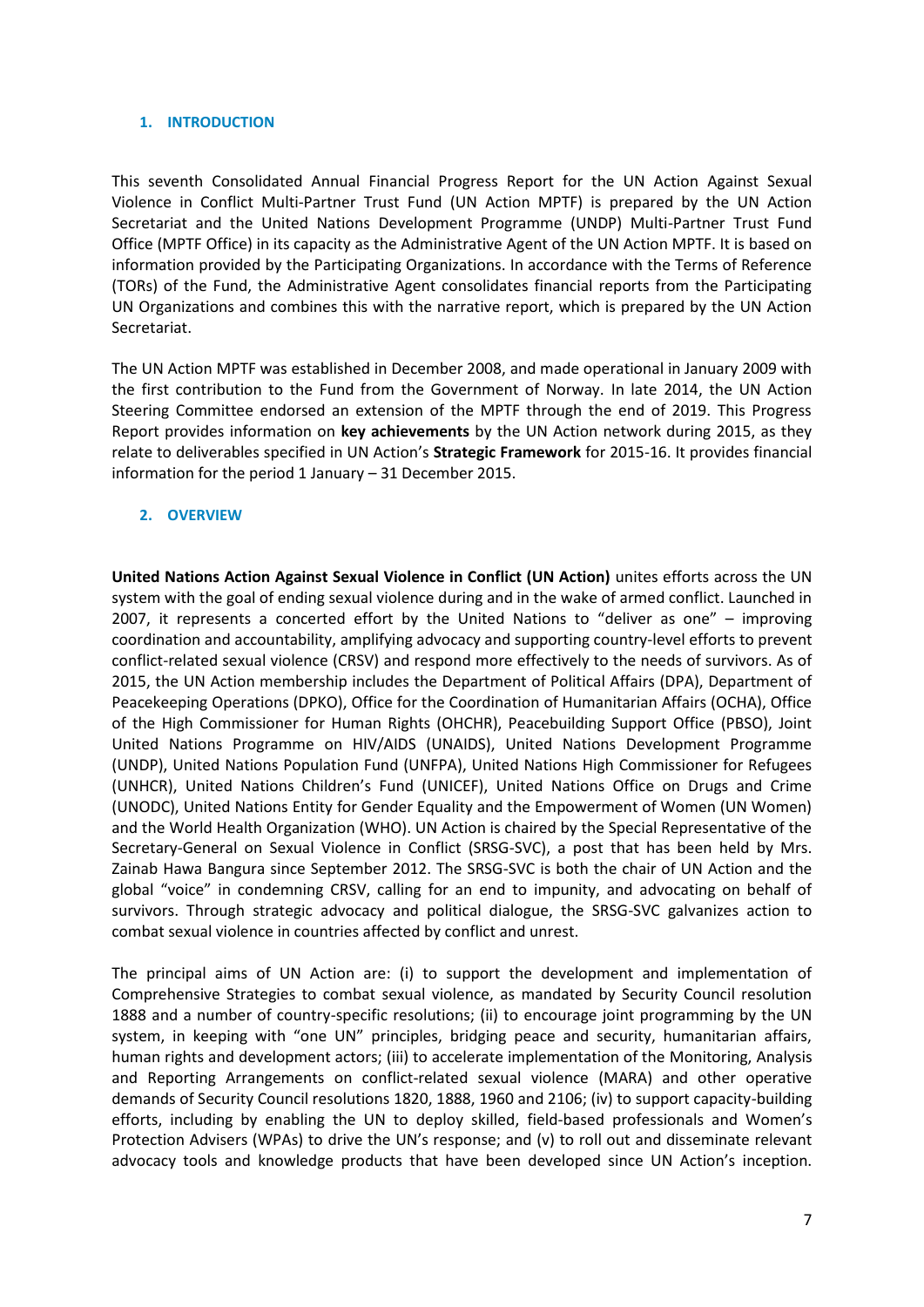Efforts will be guided by best practice and international human rights, humanitarian, criminal and refugee law, and implemented in close collaboration with Government and NGO partners. UN Action's work is funded by voluntary contributions from a range of governments, including: Norway, Finland, Sweden, the United Kingdom, Bahrain and Switzerland, whose funds are pooled in a Multi-Partner Trust Fund (MPTF) managed by the UNDP MPTF Office, who have directed funds to UN Action entities to support specific UN Action deliverables. With a view to becoming more responsive to international and donor communities, the UN Action Coordinator has committed to ensuring that UN Action will engage in results-based reporting and monitoring of its activities and will deepen partnerships and collaboration with civil society.

### **3. CONTEXT**

The robust series of resolutions adopted by the United Nations Security Council since 2008 has concretely framed sexual violence in conflict as a tactic of war and a threat to international peace and security. Resolution 1820, adopted in June 2008, following concerted strategic advocacy, including a landmark conference of Security Council members and peacekeepers convened by UN Action in May 2008, demanded the "immediate and complete cessation by all parties to armed conflict of all acts of sexual violence against civilians". Resolution 1888, adopted in September 2009, called for concrete measures to operationalize and institutionalize the commitments made through resolution 1820. It requested the UN Secretary-General to appoint an SRSG-SVC to provide coherent and strategic leadership working primarily through the interagency initiative UN Action, and called for the creation of a team of rapidly deployable experts on the Rule of Law, the deployment of Women's Protection Advisers (WPAs) in peacekeeping and special political missions and the development of joint UN-Government Comprehensive Strategies to Combat Sexual Violence.

Resolution 1960, adopted in December 2010, ushered in a new accountability and compliance regime. It called upon the Secretary-General to include information in his annual reports on parties "credibly suspected of committing or being responsible for acts of rape and other forms of sexual violence in situations on the Security Council agenda" and reiterated the Council's intention to adopt or renew targeted sanctions against persistent perpetrators. In addition, it called upon the SRSG-SVC and senior UN officials at the country level to engage in dialogue with parties to armed conflict to secure specific, time-bound commitments to end the use of sexual violence in conflict. Resolution 2106, to which UN Action also lent impetus and has helped to frame the UN system response, stresses women's participation as essential to any conflict prevention or resolution efforts and makes the prevention of CRSV a priority.

All four of the above mentioned Security Council resolutions reference UN Action as the primary mechanism for improving cooperation, information-sharing and coordination across the UN, and fostering a system-wide approach to ending CRSV in partnership with governments and nongovernmental organizations (NGOs). This builds upon the June 2007 decision of the Secretary-General's Policy Committee, which endorsed UN Action as "a critical joint UN system-wide initiative to guide advocacy, knowledge building, resource mobilization and joint programming around sexual violence in conflict". In December 2010, the Secretary-General's Policy Committee further tasked the network to develop an analytical and conceptual framing note to define CRSV; monitoring, analysis and reporting arrangements on patterns, trends and perpetrators of CRSV; a framework of earlywarning indicators; and a guidance note on reparations for CRSV.

The most recent Security Council Resolution, Resolution 2242 adopted in October 2015, highlights the changing global context of peace and security, in particular relating to rising violent extremism. This resolution recognized the specific impact on the human rights of women and girls of terrorism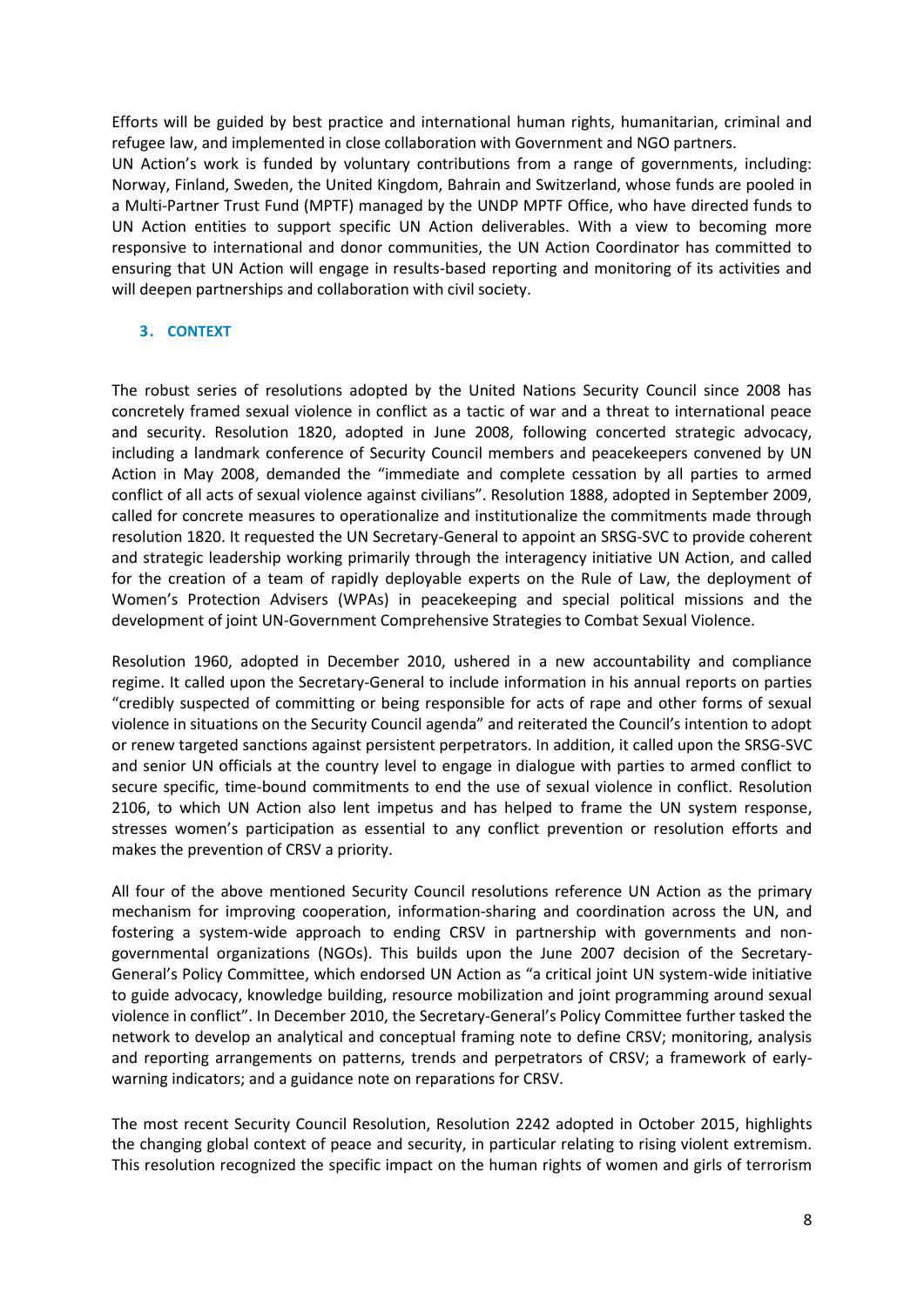and violent extremism, including sexual and gender-based violence as a tactic of terrorism to advance the strategic objectives and ideology of certain terrorist and violent extremist groups, in order to increase their power, revenue and recruitment base, and to shred the social fabric of targeted communities, as described in the Report of the Secretary-General on Conflict-Related Sexual Violence published in 2015.

The 2016 Report of the Secretary-General on Conflict-Related Sexual Violence, published on 20 April 2016 cites the important role of the UN Action MPTF in incentivizing cooperation and collaboration across the UN system, and calls upon Member States, donors and regional organizations to support the MPTF in order to ensure that UN Action can fulfill its critical role, particularly for the development and implementation of comprehensive national strategies to prevent and address CRSV in a coordinated and holistic manner. In 2015, UN Member States approved a new resolution commemorating 19 June as the International Day for the Elimination of Sexual Violence in Conflict. The resolution recognized efforts by UN Action to facilitate coordinated responses to sexual violence during and in the wake of conflict. The International Day aims to raise awareness of the need to end CRSV, to stand in solidarity with the survivors, and to pay tribute to all those working on the frontlines, often at great personal risk, to eradicate this scourge.

### **4. UN ACTION MULTI-PARTNER TRUST FUND (MPTF)**

Since its creation in 2008, the UN Action MPTF has served as a vehicle for mobilizing funds to support the Secretariat of the UN Action network and a range of joint catalytic activities. The MPTF aims to support agencies to address CRSV in a coordinated, multi-sectoral and holistic way by: (i) streamlining joint programming, (ii) strengthening governance and financial management systems, and (iii) standardizing reporting to donors. The UN Action MPTF is guided by a Resource Management Committee, a subset of the UN Action network, which selects project proposals for funding if they are in line with the UN Action Strategic Framework, and foster joint programming by a number of UN entities, thus encouraging the UN system to work as one. UN Action created a dedicated "window" for the Team of Experts on the Rule of Law and Sexual Violence in Conflict (TOE) within the fund, which allows donors to earmark funds specifically for work on the Rule of Law.

### **5. GOALS AND STRUCTURE OF UN ACTION AGAINST SEXUAL VIOLENCE IN CONFLICT**

UN Action seeks to amplify existing efforts across the UN system, including by its peacekeeping operations and special political missions, to address CRSV - reinforcing good practice, strengthening coordination and avoiding duplication of effort. To achieve this synergy of action, it harnesses the comparative strengths of each UN entity for a "force multiplier" effect, recognizing that sexual violence requires a broad-based, multi-sectoral response. To achieve this, UN Action structures its planning and activities around three pillars: (i) **Country-Level Action**, which includes strategic support to UN Missions and UN Country Teams to help design Comprehensive Strategies to combat CRSV; incorporate early-warning indicators of sexual violence into their existing monitoring systems; and build systems to monitor, analyse and report on patterns and trends in CRSV to inform the policy and programmatic response; (ii) **Advocacy for Action** by raising public awareness through the Stop Rape Now Campaign and the Secretary-General's UNiTE to End Violence Against Women campaign; generating political will on this issue, including by contributing to and shaping messaging, analysis and recommendations for the Secretary-General's annual report, which serves as a global advocacy instrument for the CRSV agenda; and supporting the media engagements, public statements and missions of the SRSG-SVC; and (iii) **Knowledge-Building**, through research and the development of tools to improve data collection and analysis, enhance the provision of multisectoral services, and training to improve protection and prevention.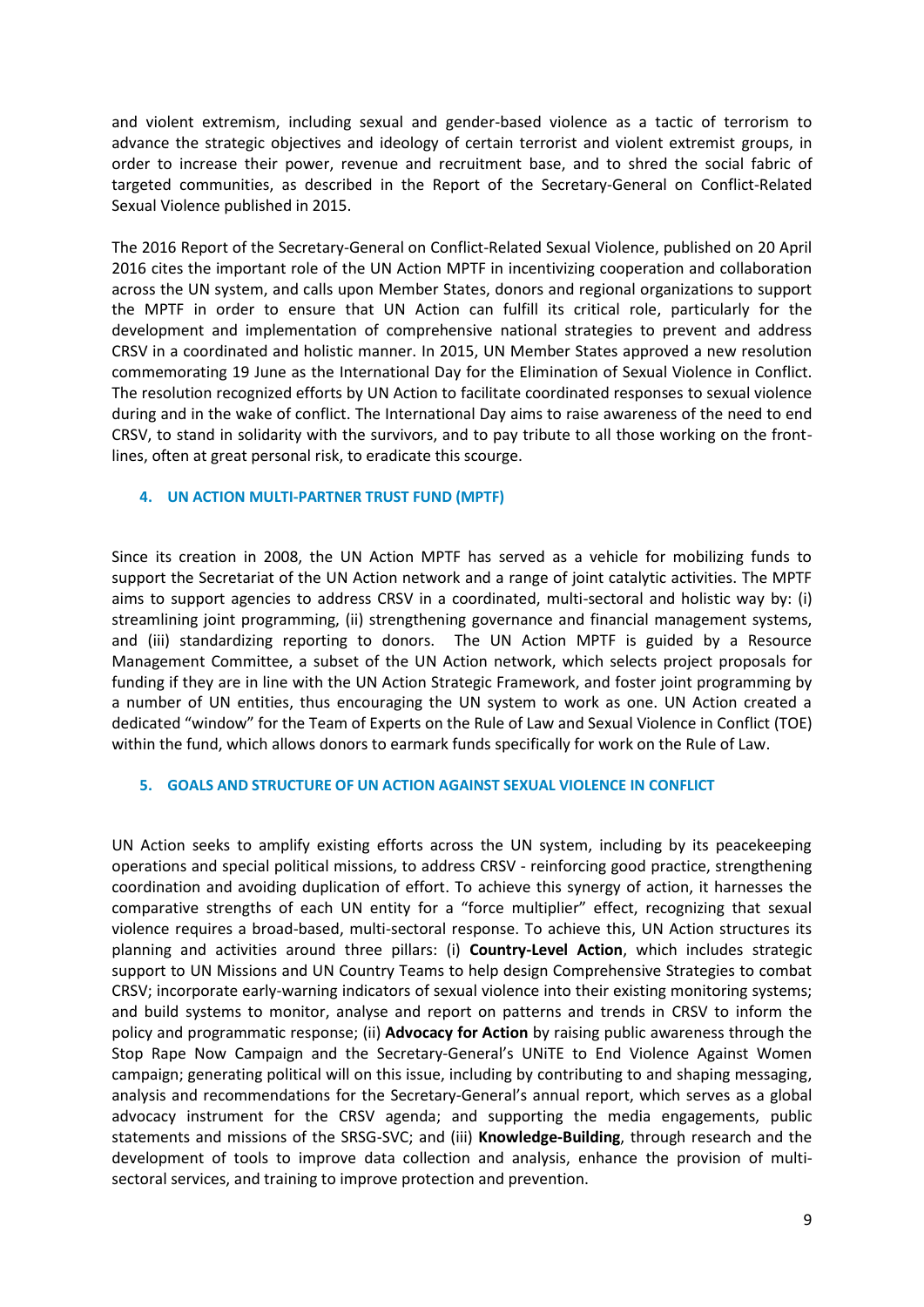UN Action is governed by a Steering Committee, chaired by the SRSG-SVC and comprised of Principals and Senior Officials from the 13 member entities, as well as the SRSG for Children and Armed Conflict (SRSG-CAAC). In addition, Focal Points from each entity convene for monthly meetings at the technical level. A Secretariat, situated in the Office of the SRSG-SVC and composed of a Coordinator, an Advocacy and Women's Rights Officer, and a Programme Assistant, provides technical and administrative support to the network, supports preparation of the Secretary-General's annual report, frames advocacy messages for the network and SRSG-SVC, supports and engages in joint missions, conducts training, briefings, outreach and the development of strategic partnerships, oversees the MPTF, facilitates the network's strategic planning, mobilizes resources, monitors implementation of agreed-upon deliverables, and evaluates and reports on the impact of the network's activities (UNA032).

To mark the five-year milestone since the creation of UN Action, the network commissioned an independent, external review to take stock of achievements, highlight strengths and challenges, and provide strategic advice on the network's future directions. The reviewer found that "UN Action has proven itself to be a uniquely well-structured, rapidly-mobilised, visible and effective mechanism in providing a global platform for advocacy, accountability and coordination of UN commitments and actions to work as one in addressing conflict-related sexual violence". The five-year review also found the UN Action MPTF to be a critical tool for coordination, noting: "It is not simply a channel for projects that can improve or support UN coherence on Conflict-Related Sexual Violence at global and field levels but is in itself a vehicle for greater coordination and cooperation among UN entities".

### **5.1 PILLAR 1: SUPPORT FOR COUNTRY-LEVEL ACTION**

Security Council resolutions 1820, 1888, 1960, 2106 and 2242 positioned CRSV as a peace and security issue, demanding appropriate action by the full spectrum of peace, security, human rights, humanitarian and development actors. The multiple operational and practical challenges that field actors face in translating these mandates into effective interventions to prevent and address sexual violence during and in the wake of conflict are often compounded by weak coordination mechanisms and insufficient human and financial resources. With these challenges in mind, the UN Action network committed to provide strategic and technical support to the UN system (Peacekeeping Operations, Special Political Missions and UN Country Teams) in the following settings: the Democratic Republic of Congo (DRC), South Sudan, Côte d'Ivoire, Mali, Bosnia and Herzegovina (BiH), as well as emerging situations of concern like the Middle East and North African (MENA) region.

Under the umbrella of country-level support, and in line with the UN Action Strategic Framework, in 2015 the UN Action MPTF **continued to fund the deployment and work of Women's Protection Advisors (WPAs)** in both Côte d'Ivoire and the DRC to enhance UN system coordination around CRSV. WPAs in peacekeeping missions are called for by the Security Council in resolutions 1888 and 1960, as well as in several country-specific peacekeeping mandates. In line with paragraph 12 of resolution 1888 and paragraph 10 of resolution 1960, the Terms of Reference for WPAs were jointly prepared by DPA, DPKO, OHCHR and OSRSG-SVC in consultation with other members of UN Action.

In 2015, the UN Action MPTF supported the Human Rights WPA (HR WPA) in the United Nations Organization Stabilization Mission in the DRC (MONUSCO). During the reporting period, the HR WPA established common standards for data collection and information storage, carried out and guided field investigations into CRSV, and coordinated and harmonized analysis of CRSV. The intended impact is that consolidated and high quality data will allow for stronger advocacy at the highest government levels, with the intention of reducing acts of sexual violence by the armed and security forces. The HR WPA also provided clarity on the role of different mission components through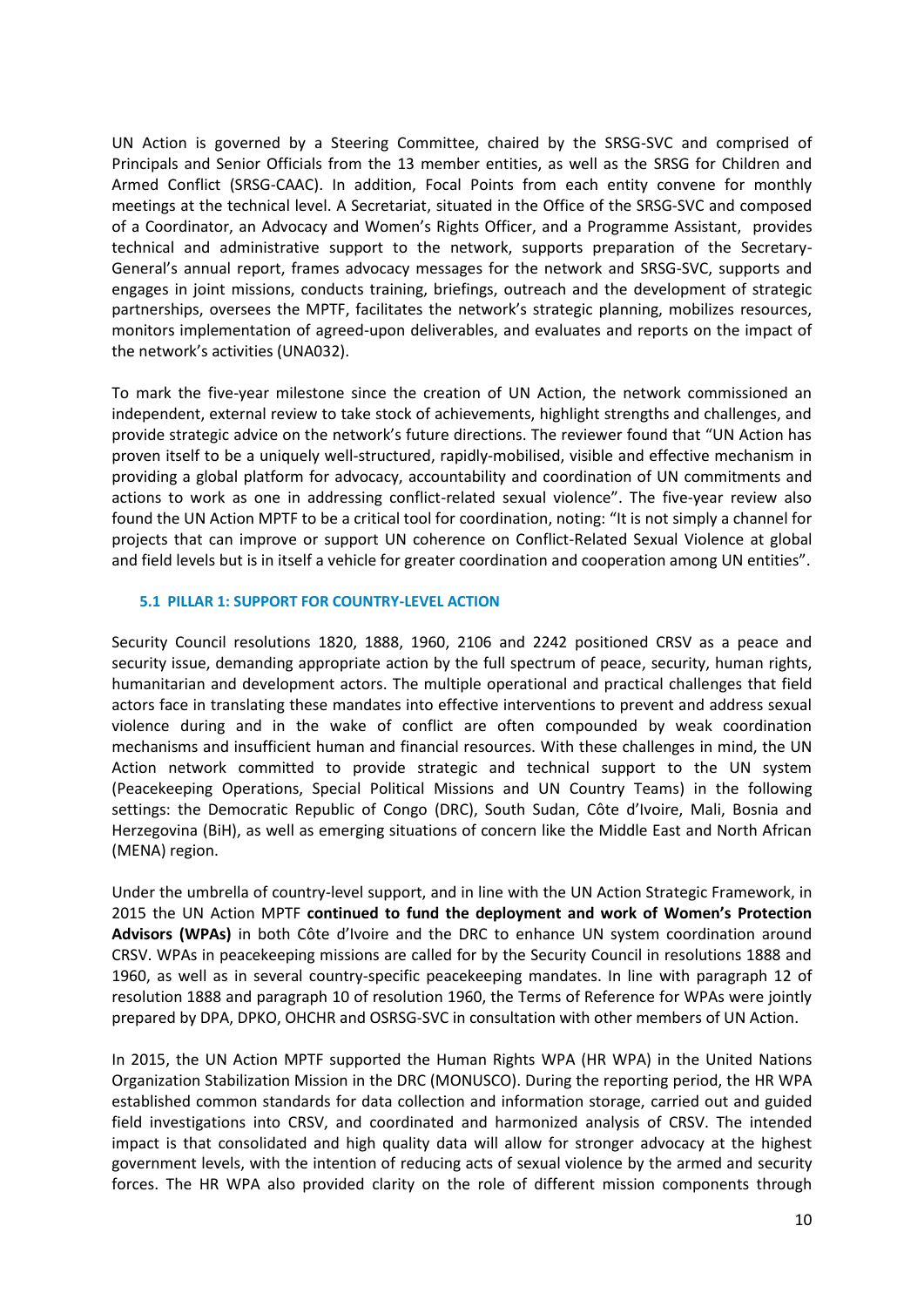regular briefings on CRSV in Protection of Civilian forums; increased understanding of the Armed Forces of the DRC (FARDC) and other government security forces on the MARA and the listing/delisting regime through regular briefings; provided support when required to the monitoring and evaluation committee for the implementation of the FARDC Action Plan. In relation to the mass rape that occurred in September 2015 in South Kivu, the WPA used their expertise in the investigation of CRSV to produce a report that served as an advocacy tool at the national and provincial levels. The authorities arrested the perpetrators and carried out an investigation shortly thereafter (UNA027).

UN Action has supported the HR WPA in the United Nations Operation in Côte d'Ivoire (UNOCI) since 2014, to strengthen the capacity of UNOCI in implementing the CRSV mandate. In 2015, outputs generated by the WPA in UNOCI included: sharing of information through regular meetings on the MARA; improved access to justice for survivors of CRSV by continuing to support six legal aid clinics through improved capacities to prevent and respond to CRSV; and strengthened capacities of national partners in terms of monitoring, documenting and reporting on sexual violence against women and girls, including CRSV. The WPA also worked to ensure CRSV-related issues were integrated into all UNOCI planning and operational processes and reflected in situational and analytical reports. The expected long term outcomes of this project include implementation of the MARA; dialogue with parties to the conflict to obtain protection commitments; the facilitation and strengthening of the implementation of the National Strategy to Combat GBV; and mainstreaming of CRSV considerations into policies and operations of the mission. The UNOCI WPA also led several workshops and advocacy activities throughout 2015 (UNA031).

In March 2015, DPKO/DFS organized the annual **workshop for WPAs** in collaboration with DPA, OHCHR, OSRSG-SVC, the TOE, the UN Action Secretariat, and UNDP. 24 WPAs and WPA Focal Points participated from six peacekeeping and four special political missions (MINUSCA, MINUSMA, MONUSCO, UNAMA, UNAMI, UNAMID, UNMISS, UNOCI, UNSMIL and UNSOM). The workshop held at the United Nations Logistics Base in Brindisi, Italy, was supported by a facilitator and resource persons from the above mentioned offices and included colleagues on site and those linked by video conference/telephone. The five-day workshop provided an opportunity for participants to discuss updates on the CRSV mandate, share challenges and good practices, and enabled all participants and facilitators to develop a common approach and harmonised understanding of responsibilities and functions assumed by WPAs. The workshop addressed CRSV within the frameworks of Women, Peace and Security, Rule of Law, and Protection of Civilians. It examined capacity gaps, best practices and challenges, and developed recommendations to strengthen the protection of women and girls from sexual violence in conflict and post-conflict situations. During the workshop, UN Action briefed the WPAs on the network, and also presented on the work UN Action has undertaken on Comprehensive Strategies.

During this reporting period, UN Action continued to support **the Gender-Based Violence Information Management System (GBVIMS)**, the only globally-recognized system for safe and ethical collection, storage, sharing and reporting of GBV data in humanitarian settings. The GBVIMS was created to harmonize data collection on GBV in humanitarian settings, to provide a simple system for actors providing services to GBV survivors to collect, store and analyze their data and to enable the safe and ethical sharing of reported GBV incident data within and between relevant entities. The intention of the GBVIMS is both to assist service providers to better understand the GBV cases being reported, as well as to enable actors to share data internally across project sites and externally with agencies for broader trend analysis and improved GBV coordination. The GBVIMS team consists of UNFPA, UNICEF, UNHCR, and the International Rescue Committee (IRC).

During 2015, the GBVIMS Steering Committee achieved the following: in-country technical support was provided in eight countries, namely Niger, CAR, Nigeria, Kenya, South Sudan, Lebanon, Jordan,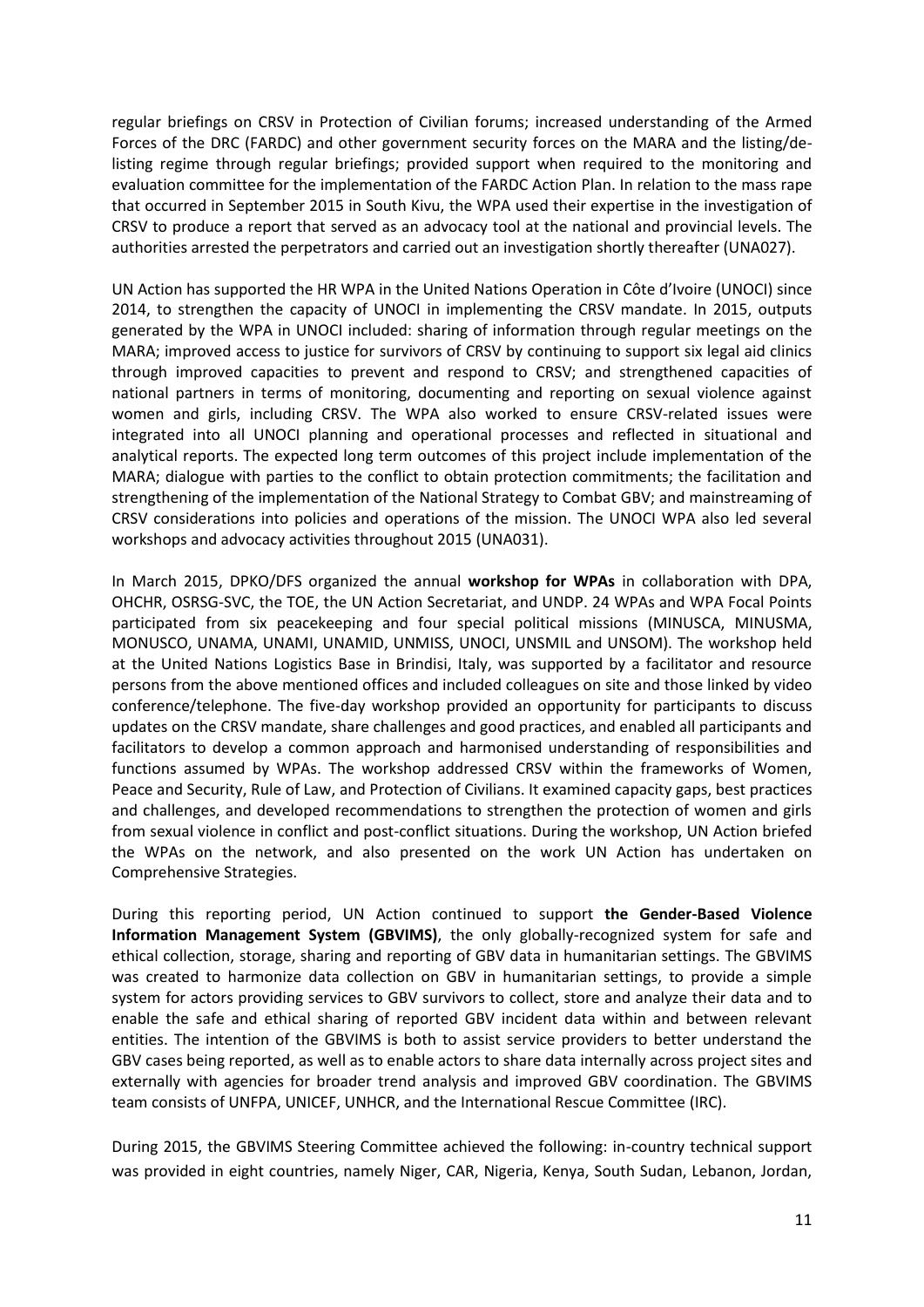and Iraq, and remote support was provided in seven: Mali, Somalia, Sudan, Yemen, Ukraine, Ethiopia, and Mauritania. The GBVIMS system was introduced in Nigeria and Iraq, and data analysis workshops were facilitated in Lebanon, Jordan and South Sudan to improve the linkages between GBVIMS data and programming. Furthermore, an addendum on information sharing between the GBVIMS and the MARA on CRSV was developed and signed in South Sudan, as a first step for the pilot of the Guidance Note on the intersections between the two systems. The next generation of the GBVIMS (GBVIMS+) was introduced in Lebanon. New Technical Assistance Resources were developed and made available on the GBVIMS website [\(www.gbvims.com\)](http://www.gbvims.com/), including the Provisional Guidance Note on the Intersections between the Monitoring, Analysis and Reporting Arrangements (MARA) and the Gender-Based Violence Information Management System (GMBIMS), which was supported by UN Action. This Guidance Note was translated into French and Spanish in 2015, and published booklets will be disseminated to field missions and humanitarian actors in 2016 (UNA022).

In January 2015, a joint mission comprised of UN Action and the Regional Emergency GBV Advisor travelled to **Mali** to define the range of responsibilities to be undertaken by a GBV/CRSV expert sponsored by the Swiss Government. This scoping mission took into consideration the needs of the UN Country Team, with the ultimate goal of developing and implementing a National Strategy on sexual and gender-based violence, including CRSV. Based on these factors, the delegation was tasked to select a UN agency to host this expert. UNICEF has been chosen as the host agency of the expert, due to their capacity, field presence and means to support the work of the expert. Another recommendation from the mission was that it would be strategic to deploy a national staff post that would be located in the Ministry for Women, Children and Family to facilitate the work of the Swiss expert. That person would help with access to local grassroots organizations, facilitate the consultative process of developing the National Strategy and act as the liaison between the different Ministries. In addition, this post would help to build the capacity of national staff and ensure national ownership of the strategy. This is a unique opportunity to define a National Strategy that would integrate CRSV dimensions that have arisen during the conflict, including the promotion of an all-inclusive approach linked to advancing gender equality.

In April 2015, UN Action conducted a mission to **South Sudan**, which included the UN Action Secretariat, UNICEF, UN Women, and two donor representatives from the United Kingdom and Sweden. This unique mission composition followed recommendations emerging from the 2014 UN Action Donors' Conference and Strategic Planning Meeting to include interested donors in field missions to familiarize them with the work, tools and approach of the network, as well as the operational coordination challenges of addressing CRSV in integrated mission settings. This composition could be replicated in other settings as a way to familiarize donors and Security Council members with the work of UN Action. The primary aim of the mission was to follow-up at the technical level on the political groundwork laid by the SRSG-SVC during her visit of November 2014, by helping to keep this agenda high on the radar of relevant governmental, non-governmental, media and UN system stakeholders, and in particular to identify capacity and resource gaps for the implementation of the new *UN Strategy on Addressing CRSV*, developed by the MARA Technical Working Group, including to better understand how it relates to the Joint Communiqué and other relevant processes, such as the work of the GBV sub-cluster. The mission sought to identify ways that UN Action, in line with its mandate on advocacy, knowledge-building and country-level coordination support, could accelerate progress, including through the provision of technical and financial support, by familiarizing field counterparts with existing tools and resources, and empowering them to use and adapt generic guidance notes and frameworks developed at the global-level, such as the Matrix of Early-Warning Indicators of Conflict-Related Sexual Violence and the Analytical Inventory of Peacekeeping Practice, to their specific situation on the ground.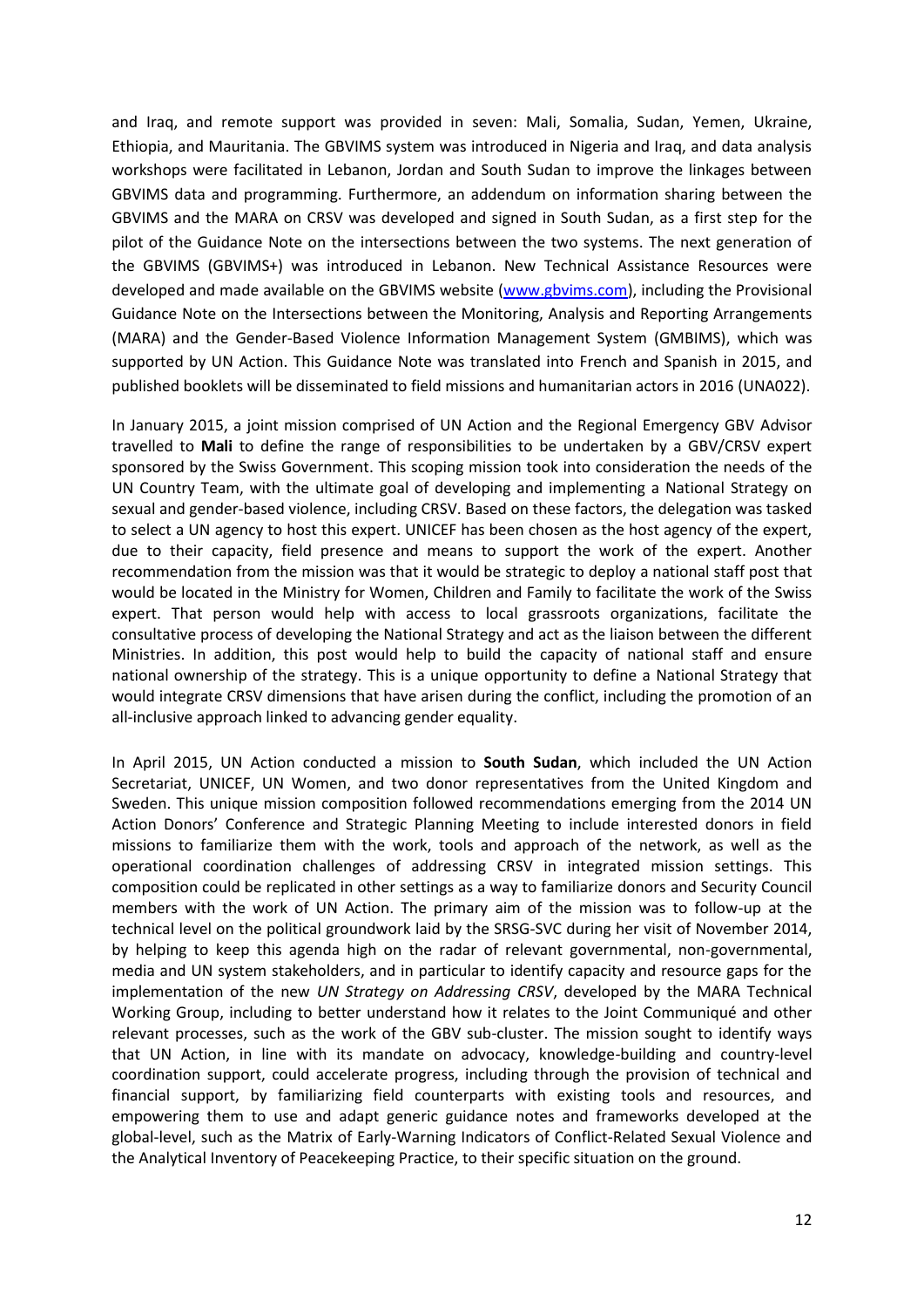At the end of 2015, UN Action allocated MPTF funds to support the second phase of a joint project in **Bosnia and Herzegovina (BiH),** which is being implemented through the combined efforts of UNDP, UNFPA, UN Women and the International Organization for Migration. Using the 2013 visit of the SRSG-SVC as a platform, the UN Country Team developed a Joint Project to comprehensively address the unresolved legacy of CRSV from the 1992-1995 conflict. The Project is designed to benefit both female and male survivors in the whole territory of BiH, and directly supports transitional justice with a survivor-centered approach. The intended impact is that this will enhance the status of, and provide redress to, survivors by ensuring the further development and expansion of equal access to justice, and efforts to combat the stigmatization of survivors of CRSV. The Project aims to identify and address gaps in existing care, support and justice systems, and create an effective and comprehensive approach for dealing with survivors of CRSV, in cooperation with BiH's government partners at all levels and civil society. The expected outcomes of the second phase of this Joint Project include: access to justice, care, empowerment and reparations for the survivors of CRSV, and their families; evidence-based targeted research that facilitates the design of CRSV relevant policies and provision of CRSV sensitive practice and service delivery; comprehensive care and support services are more effective, responsive, and accessible; equal access to reparations is advanced at all levels; outreach and advocacy programmes to combat stigmatisation and ensure equality of citizens are developed in cooperation with all relevant stakeholders. In 2016, UN Action will conduct a mission to BiH to assess progress in the implementation of phase two, as well as to collect best practices on joint UN programming (UNA037).

As a result of the SRSG-SVC's mission to the **Middle East** in 2015, in which the UN Action Coordinator participated, UN Action is currently reviewing joint proposals from the Middle East and North Africa region and remains committed to working in this region in 2016. At the beginning of 2016, UN Action approved a project in Lebanon, which will be implemented by UNHCR, which will support LGBTI refugees who are victims of sexual violence. This project will raise awareness about specific protection concerns and risks for LGBTI, and ensure that survivors have unhindered access to a range of specialized services, including psychosocial and medical assistance.

In an effort to ensure that the UN System in the field is aware of the types of support that the UN Action network can provide, the UN Action Secretariat produced a **"Menu of Country-Level Support Options"** in April 2015, which has been disseminated to the UN system in UN Action's priority countries.

### **5.1.1 SUPPORT TO COUNTRY EFFORTS THROUGH THE TEAM OF EXPERTS ON THE RULE OF LAW AND SEXUAL VIOLENCE IN CONFLICT (TOE)**

In accordance with its mandate under Security Council resolution 1888 (2009), the TOE continued to assist national authorities to strengthen the rule of law and address CRSV in the following areas: criminal investigations and prosecution; collection and preservation of evidence; military justice system investigation and prosecution; criminal law reform and procedural law reform; protection of victims, witnesses and justice officials; and reparations. Composed of experts from DPKO, OHCHR and UNDP, and supplemented by an expert seconded by the United Kingdom's Preventing Sexual Violence Initiative (PSVI), the TOE also maintains a roster of experts with a range of specializations. Through the provision of dedicated expertise, the TOE supports and complements the work of the United Nations system on the ground, by assisting national authorities in developing a more structured justice and security sector response to CRSV, often pursuant to high-level commitments secured by the SRSG-SVC.

In 2015, the TOE deployed to **CAR**, where it provided advice to the Government on the establishment of a rapid response unit within the gendarmerie, to ensure that crimes of sexual violence receive adequate attention. This unit, which is expected to be operational in 2016, is tasked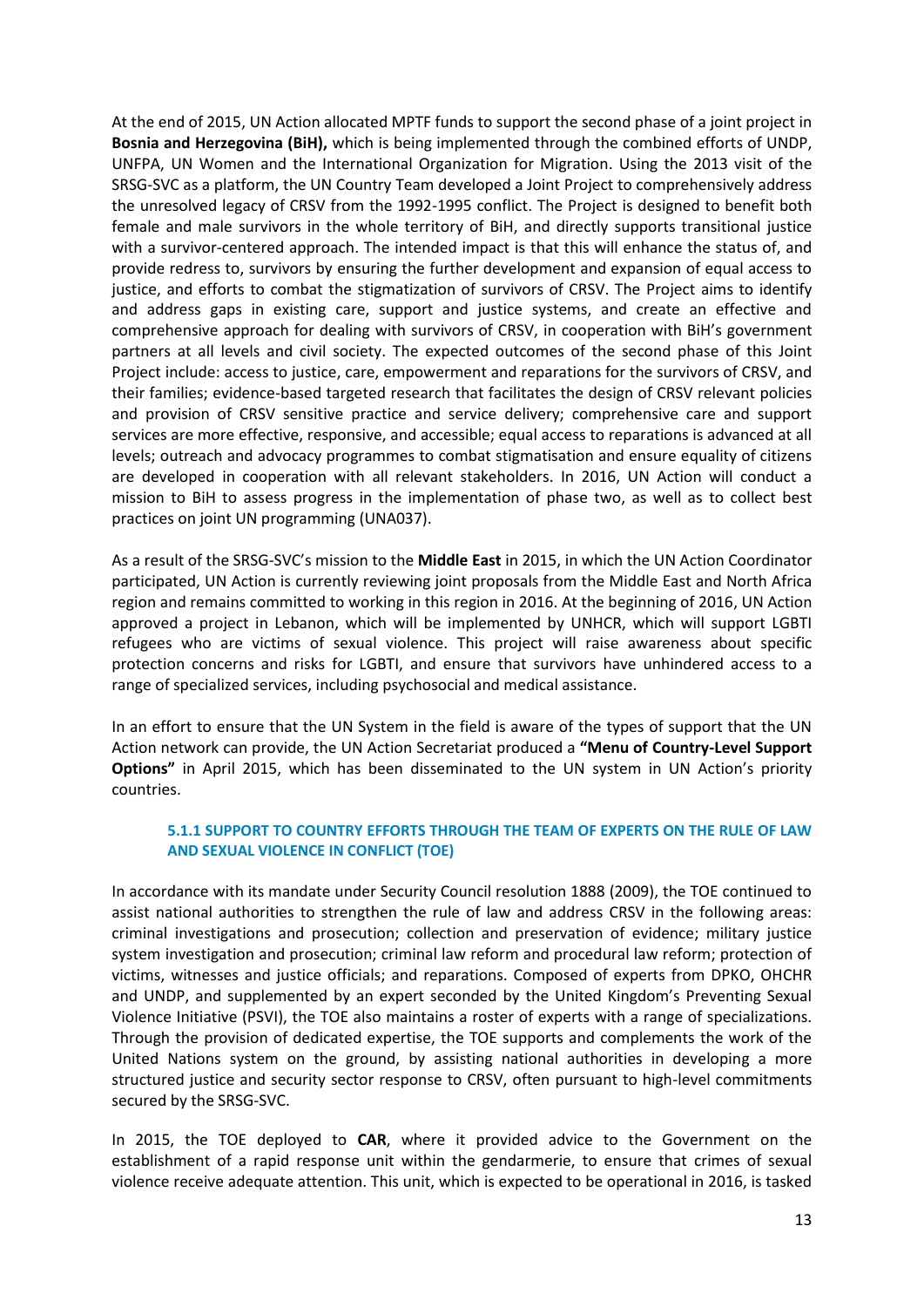with responding to reports of sexual violence through timely investigation and referral of survivors to service-providers. In addition, the TOE contributed to efforts to create the country's Special Criminal Court for core international crimes committed since 2003. In particular the TOE ensured that CRSV is among the priorities of the Court. In **Colombia**, the TOE supported efforts of the SRSG-SVC to ensure that CRSV considerations remain central in the peace process between the Government and the Revolutionary Armed Forces of Colombia - People's Army (FARC-EP). In **Côte d'Ivoire**, the TOE assisted in strengthening the capacity of the national army, the *Forces Républicaines de Côte d'Ivoire* (FRCI), to respond to CRSV. Through the Team's support, the FRCI developed an action plan on CRSV, which is currently being implemented. As a result, on 19 June 2015, 47 FRCI senior commanders signed undertakings prohibiting CRSV. Additionally, the TOE conducted a technical assessment mission in **Mali** that contributed to the identification of the current backlog of CRSV cases, setting up priority for their documentation and prosecution by the Government; as well as defined the role to be played by the Bar Association of Bamako in the provision of legal aid to survivors.

In the **DRC**, the TOE's assistance to the national army (FARDC), focused on supporting the implementation of its action plan on CRSV. This resulted in the issuance of command orders prohibiting sexual violence and the signing on 31 March 2015 by 12 commanders of undertakings to address CRSV. The TOE assisted in the development of a prosecutorial strategy for the backlog of grave sexual violence cases in violation of international and Congolese law. Also notable is the development of a legislative framework and other practical mechanisms for the protection of victims and witnesses, as a result of an experts' meeting held in Kinshasa in November 2015 with the technical support of the TOE and the Joint Human Rights Office. In addition, the Team assisted the High Council of the Judiciary in planning the deployment of 24 women magistrates to five civilian jurisdictions in eastern DRC to lead on CRSV investigations. With this support, for the first time ever, the DRC will have women magistrates in areas such as Bunia, Beni, Butembo and Uvira, who will constitute sexual violence units within these jurisdictions, in order to enhance the local investigative and prosecutorial capacity on CRSV, which will further lead to an increase in the number of adjudicated cases. Further, the TOE, in support to MONUSCO, and through an expert embedded in the Prosecution Support Cells in Goma, provided technical advice on investigations and prosecutions, including the mass rapes in Kikamba and Musenyi, and the rapes of children in Kavumu, South Kivu. Due to the support of the TOE expert, field missions to these areas were able to adequately document these incidents. Additionally, the TOE continued to support mobile courts in South Kivu and North Kivu, to hear cases of CRSV, as mobile courts remain the most successful way of adjudicating sexual violence crimes committed in remote areas, which increased the level of accountability for such crimes. The TOE further provided technical assistance to the Office of the Personal Representative of the President on Sexual Violence and Child Recruitment, the Special Police for Women and Children, and the DRC Senate Special Commission on CRSV, by advising on the implementation of their 2015 action plans.

In 2015, the TOE visited **Syria, Iraq, and neighbouring countries** affected by the Syrian crisis to identify avenues for support to governments to address accountability. In November and December 2015, the TOE provided technical advice to law enforcement officials in the Kurdistan region of Iraq, as well as to stakeholders in neighbouring countries affected by the Syrian and Iraqi crises, on how to document CRSV, identify patterns, and protect information.

In March 2015, the TOE supported the Government of **South Sudan** in developing a plan to ensure it meets its commitments under the Joint Communiqué on CRSV. This support led to enhanced ownership and commitment by the Government through the establishment of a Government-led Joint Technical Working Group on Conflict-Related Sexual Violence (JTWG), an umbrella committee composed of Government ministries and national institutions, United Nations agencies, and representatives of civil society organizations, which oversees the implementation of the Joint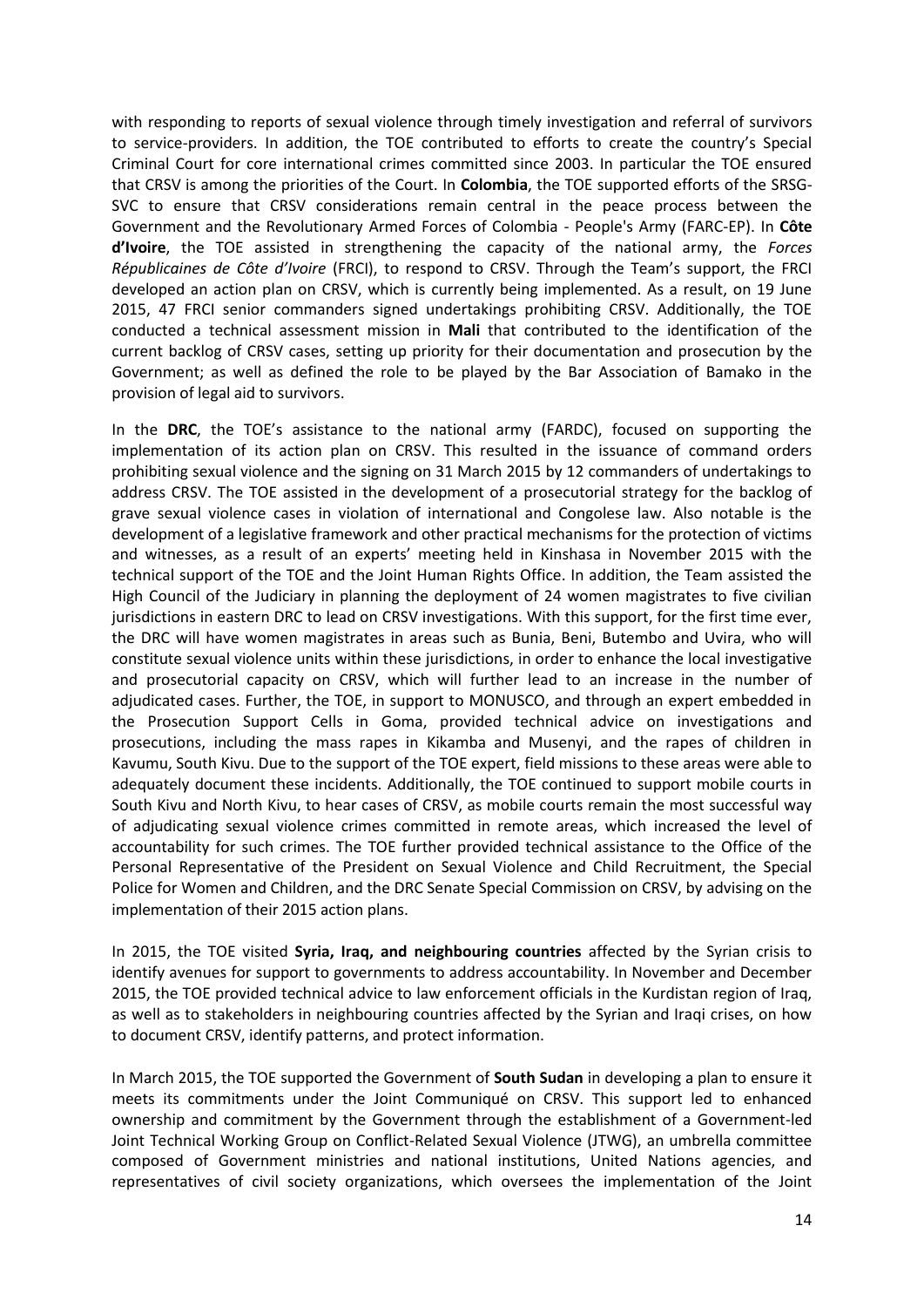Communiqué, as well as five Task Forces established to facilitate the work of the JTWG. In September 2015, the TOE supported the Sudan People's Liberation Movement/Army-in Opposition (SPLM/A-IO) in developing an implementation plan for its unilateral communiqué on CRSV. The TOE's support to the SPLM/A-IO resulted in the signing of undertakings that establish and reinforce individual and command responsibility for CRSV by 53 senior commanders, and the importance for commanders to cooperate with military justice officials investigating or prosecuting sexual violence crimes.

In line with a Framework of Cooperation between the SRSG-SVC and the International Conference on the Great Lakes Region (ICGLR), the TOE, through the Kampala-based ICGLR Regional Training Facility on Prevention and Suppression of Sexual Violence, organized training and facilitated experience sharing between 20 military justice officials from CAR, Somalia, South Sudan, and Uganda that helped to bridge knowledge gaps in the areas of evidence collection, evidence protection, case building, protection of victims and witnesses, and other areas of prosecution of sexual violence crimes.

### **5.2 PILLAR 2: ADVOCACY FOR ACTION: GALVANIZING POLITICAL WILL**

Since its inception, UN Action has sought to elevate conflict-related sexual violence to a place on the international peace and security agenda. Its efforts have heightened awareness that CRSV is not exclusively a gender or developmental issue, but also a war tactic and an illicit means of attaining military, political and economic ends. UN Action built its political and strategic advocacy on the foundation of international humanitarian law and international criminal law, which recognize that sexual violence can constitute a war crime, a crime against humanity, an act of torture, and/or a constituent act of genocide. This new paradigm affirms that sexual violence is not cultural or collateral, but criminal. It is not an inevitable by-product of war, but a tactic that can be commanded, condoned or condemned. The effect of this new understanding has been two-fold: it confirms that prevention is possible, and it expands the circle of stakeholders to embrace nontraditional constituencies such as peacemakers, peacekeepers and peacebuilders.

Advocacy efforts have taken this message to the general public under the campaign banner: "Get Cross! Stop Rape Now". The aim has been to build a vocal, visible community for an issue that has been called "history's greatest silence" and "the world's least condemned war crime". "Get Cross" refers to the need to galvanize global outrage. It also explains the significance of the campaign's distinctive crossed-arm tag gesture and is shorthand for the "five key asks" of the campaign:

### **What is your country doing to enhance security for women affected by war?**

**C** contributing troops or police – including women – to peacekeeping missions?

**R** esource-mobilization to fund services for survivors?

**O** versight and training of the security sector in rape prevention and response?

**S** upporting legal measures to end impunity?

**S** ponsoring women's full and equal participation in peace talks?

UN Action's website, [www.stoprapenow.org,](http://www.stoprapenow.org/) is a repository of advocacy resources, news stories, and field updates on CRSV for use by practitioners and the public. It is an interactive site for social mobilization, featuring a global photo map of people from all walks of life displaying the crossed-arm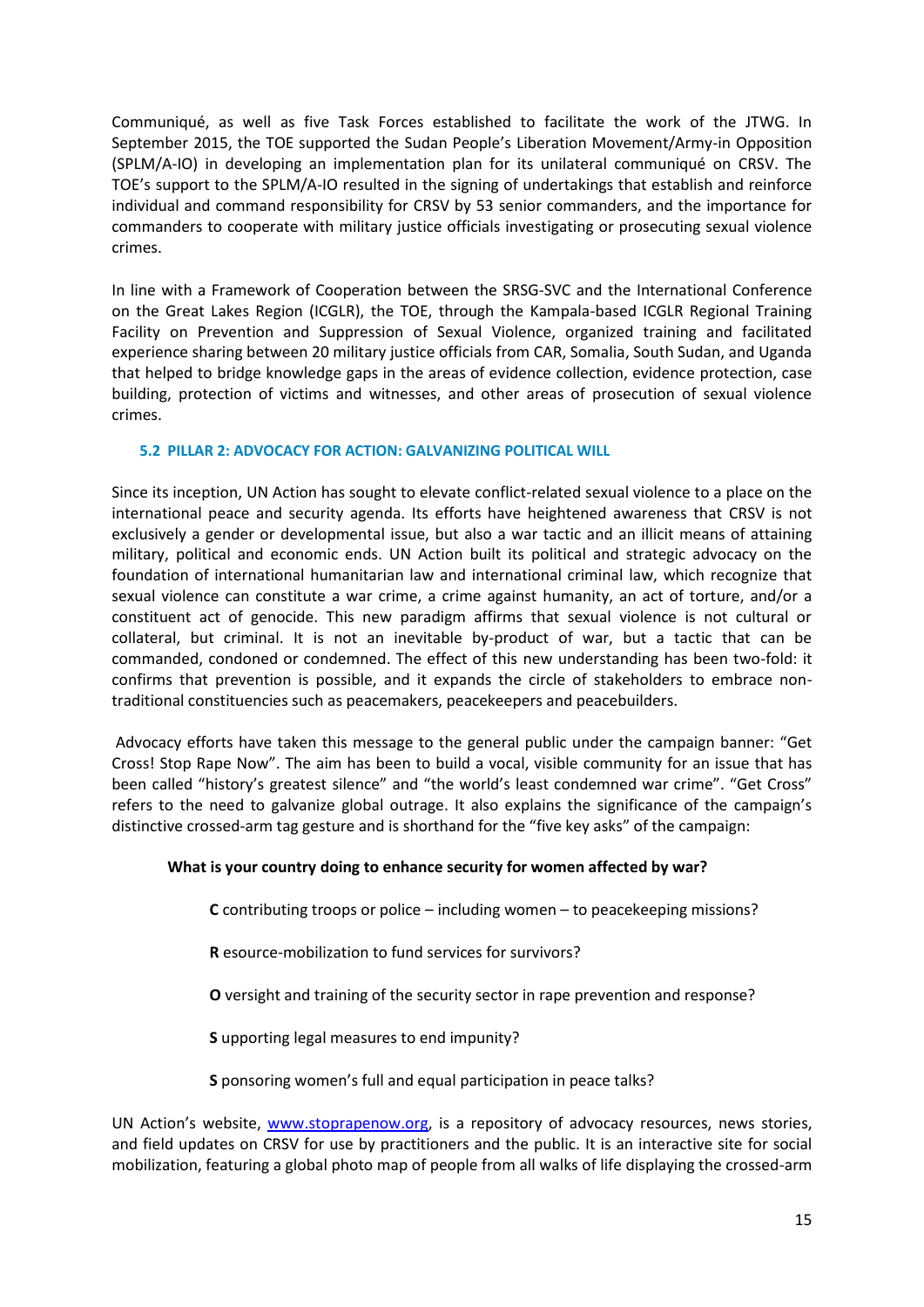gesture in a show of solidarity with survivors. High-profile personalities have been engaged in the campaign, including UN Messenger of Peace Charlize Theron, UN Women Goodwill Ambassador Nicole Kidman, Congolese surgeon Dr. Denis Mukwege, former peacekeeper Major General Patrick Cammaert, Liberian peace activist and Nobel laureate, Leymah Gbowee, as well as actresses Heather Graham and Robin Wright and a number of UN Executive Heads. 2015 saw increased traffic to the website, as well as to the Stop Rape Now campaign's YouTube channel (number of views?), Facebook page (over 32,000 fans) and Twitter (over 38,000 followers).

In 2015, UN Action continued to disseminate its key advocacy resources, including a tool kit on resolution 1820 and successor resolutions, consisting of a PowerPoint presentation explaining how Security Council resolution 1820 builds on its predecessor, resolution 1325; a poster outlining the obligations of Member States, the UN system and NGOs; lapel pins that promote the message "Stop Rape in War" in English, "Non au Viol" in French, and "المعاً ضدّ الإغتصاب " in Arabic; and a pen with a retractable banner containing a "cheat-sheet" summary of Security Council resolution 1820. The CRSV team in DPKO/DFS has disseminated UN Action products (e.g. lapel pins, banner pens, press kits, Analytical Framework, Early-Warning Indicators) at all trainings and conferences organised in 2015, including the Training of Trainers on the Integrated Training Materials (ITM) held in Entebbe from 29 March to 1 April, and the ITM pilot held in MONUSCO from 20 to 23 October. In addition, UN Action has organized seminars for students and the academic community and posted advocacy articles and Op-Eds to guide understanding of when sexual violence constitutes a threat to international peace and security, to publicize the use of rape as a tool of political repression, and to explain why it has been war's "ultimate secret weapon". The UN Action Secretariat has helped to frame strategic advocacy messages for speeches of the SRSG-SVC, Op-Eds, media interviews and official statements, helping the UN to speak with one voice on CRSV, including by continuing to translate and disseminate key advocacy documents and reference tools for use at both Headquarters and country-level. In 2015, UN Action also published its inaugural newsletter, which was shared with donors and relevant stakeholders. The purpose of this newsletter is to keep stakeholders informed of the network's activities, especially at the country level.

UN Action's global Stop Rape Now campaign frames the UN system's efforts to deliver on Outcome 5 of the Secretary-General's UNiTE to End Violence against Women campaign. In 2015, UN Action actively contributed to the UNiTE campaign's "orange days" to end violence against women, particularly those focused on CRSV by collaborating with UNiTE on their campaign and social media initiatives. This participation included the launch of a joint Stop Rape Now event as part of the 16 Days of Activism against GBV, primarily through online social mobilization and the dissemination of key message on SVC through social media.

The UN Action Secretariat continued to conduct briefings with strategic partners, such as UN Member States, Security Council members, the International Criminal Court (ICC), and supported a number of high-profile events featuring the SRSG-SVC, particularly during the General Assembly and Commission on the Status of Women (CSW). Other highlights include the participation of the Secretariat in a student mobilization event and panel at New York University, numerous briefings and presentations to student groups, visiting delegations of parliamentarians, and UN staff at headquarters and in the field, as well as at the Sexual Violence Research Initiative (SVRI Forum) in Cape Town, South Africa.

### **5.3 PILLAR 3: KNOWLEDGE GENERATION: CREATING A KNOWLEDGE HUB ON SEXUAL VIOLENCE IN CONFLICT**

UN Action continues to strengthen its knowledge base on CRSV to improve information on the patterns, trends and spikes in sexual violence in conflict, and to collate information on promising responses by the UN and partners, particularly around early warning and prevention. For example, in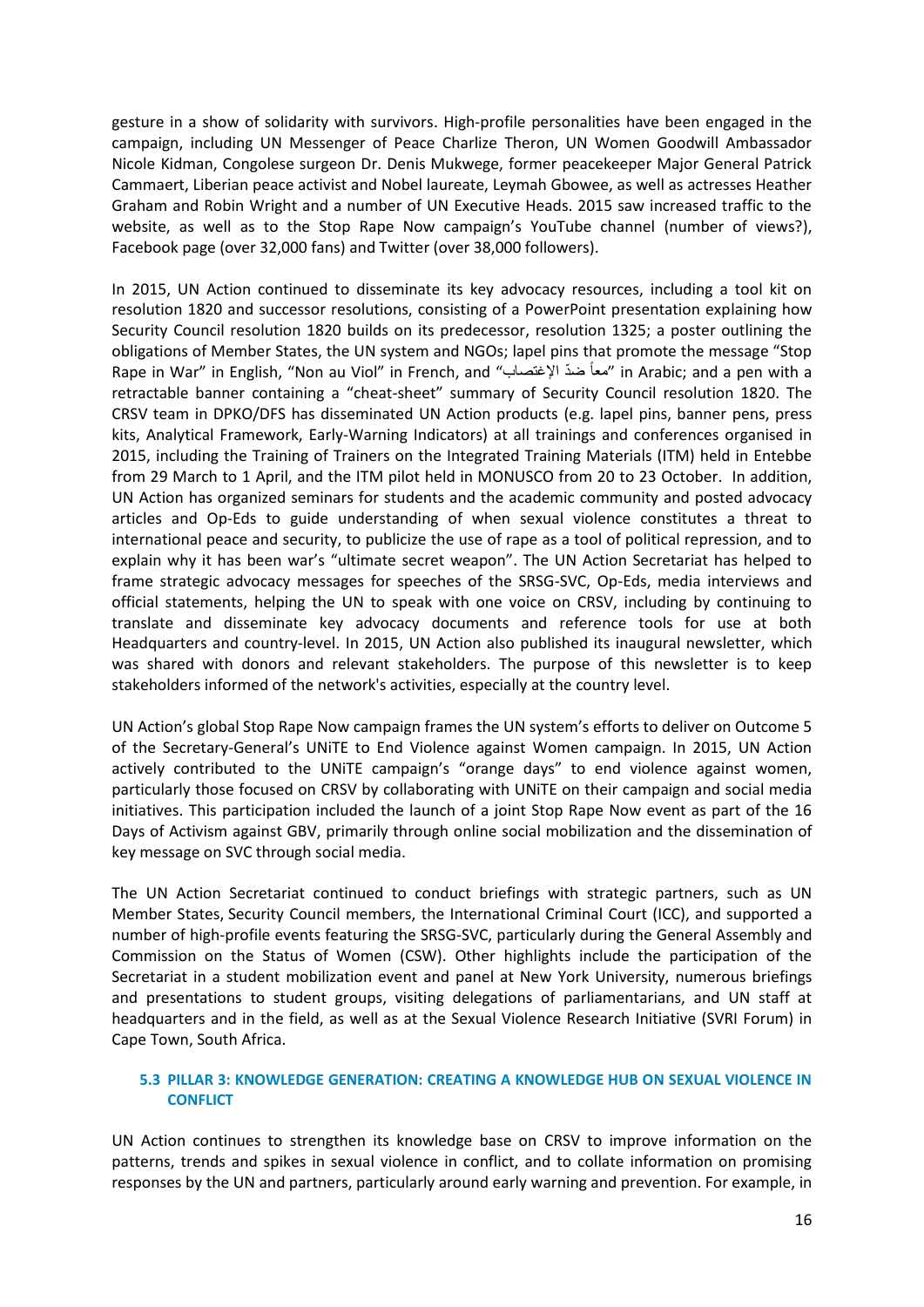the wake of an incident of mass rape in eastern DRC in 2010, the UN Security Council reiterated its call for timely information that could mitigate or prevent similar atrocities. The Secretary-General tasked UN Action to develop a matrix of early-warning indicators specific to CRSV. [In response, UN Women conducted a desk review of gender-sensitive early warning indicators and an analysis of salient features of past conflicts characterized by widespread or systematic sexual violence. Based on this, a working group comprised of the UN Action Secretariat, UN Women, DPKO, and the OSRSG-SVC distilled a matrix of indicators, which were used in consultation with DPA, OCHA, UNDP, OHCHR, UNFPA, UNICEF, and the Office of the Special Adviser for the Prevention of Genocide, the Protection Cluster and a range of NGOs.] The result is an illustrative, system-wide reference tool that can be adapted and integrated into existing and emerging early-warning and prevention systems at the local, national, and regional levels. It is meant to inform the tools used for planning, reporting, information-collection and analysis within DPKO-led Peacekeeping Missions, DPA-led Special Political Missions, UN Country Teams, or at Headquarters-level. The Matrix of Early-Warning Indicators of Conflict-Related Sexual Violence developed by UN Action continues to be adapted and used in several settings, including Côte d'Ivoire, the DRC, South Sudan and Sudan (Darfur).

In 2015, WHO in collaboration with UNHCR and UNFPA, developed and **piloted a psychological intervention for adult survivors of CRSV**. This project builds on previous funding from UN Action, which supported a WHO-UNICEF-UNFPA technical meeting in 2011 that recommended the development of manuals on evidence-based psychological treatment for survivors of CRSV and produced related guidance documents. The intended impact of the project is to improve the mental health of survivors of CRSV. With the support of the UN Action MPTF, along with funding from WHO Syria, WHO developed a 5 session audio intervention with an accompanying illustrated self-help book, which is delivered by trained facilitators. The package, called Self-Help Plus (SH+), is based on acceptance and commitment therapy (ACT), which is a form of cognitive-behavioral therapy (CBT) with distinct features. ACT has been shown to be useful for a number of different mental health problems and has previously been successfully delivered in a guided self-help format. The English version was extensively adapted for use with South Sudanese refugees living in Rhino Camp in Northern Uganda using a comprehensive adaptation protocol, which involved focus groups and community engagement work. The pilot, comprised of three pilot groups (two female and one male), was conducted in a section of the camp. Following advice from community groups, experts and ethical review committees, women and men with levels of stress indicative of common mental health problems were invited to the groups, regardless of their status as survivors of sexual violence. This strategy was adopted to avoid the unintentional identification of participants as survivors of sexual violence. Initial analysis of baseline data showed that there was a high proportion of survivors of sexual and gender-based violence in the groups. Results from the pilot will become available in 2016, but at this stage it is possible to report that the pilot showed the group intervention was acceptable and feasible as demonstrated by the number of people who completed the five-week course, and positive anecdotal feedback from participants. WHO and partners have secured further funding to test the SH+ package in a Randomized Controlled Trial (RCT) in Uganda (UNA034).

In 2015, UN Action also supported the WHO and UNODC project on **strengthening medico-legal services for sexual violence in conflict-affected settings**. This project aims to support national capacity in conflict-affected countries by addressing key gaps in policy and practice related to the collection and use of forensic evidence of sexual violence in these settings. The overall goal is to improve capacity in the fight against impunity. In 2015, the field testing version of the toolkit was finalized, including a set of job aids, background paper, and policy note. These were printed and released in November 2015. The job aids have been translated into French and designed. Field testing of the toolkit has begun in Kenya in partnership with Physicians for Human Rights USA (PHR), and working closely with the Government. To date, stakeholders in two locations, Nakuru and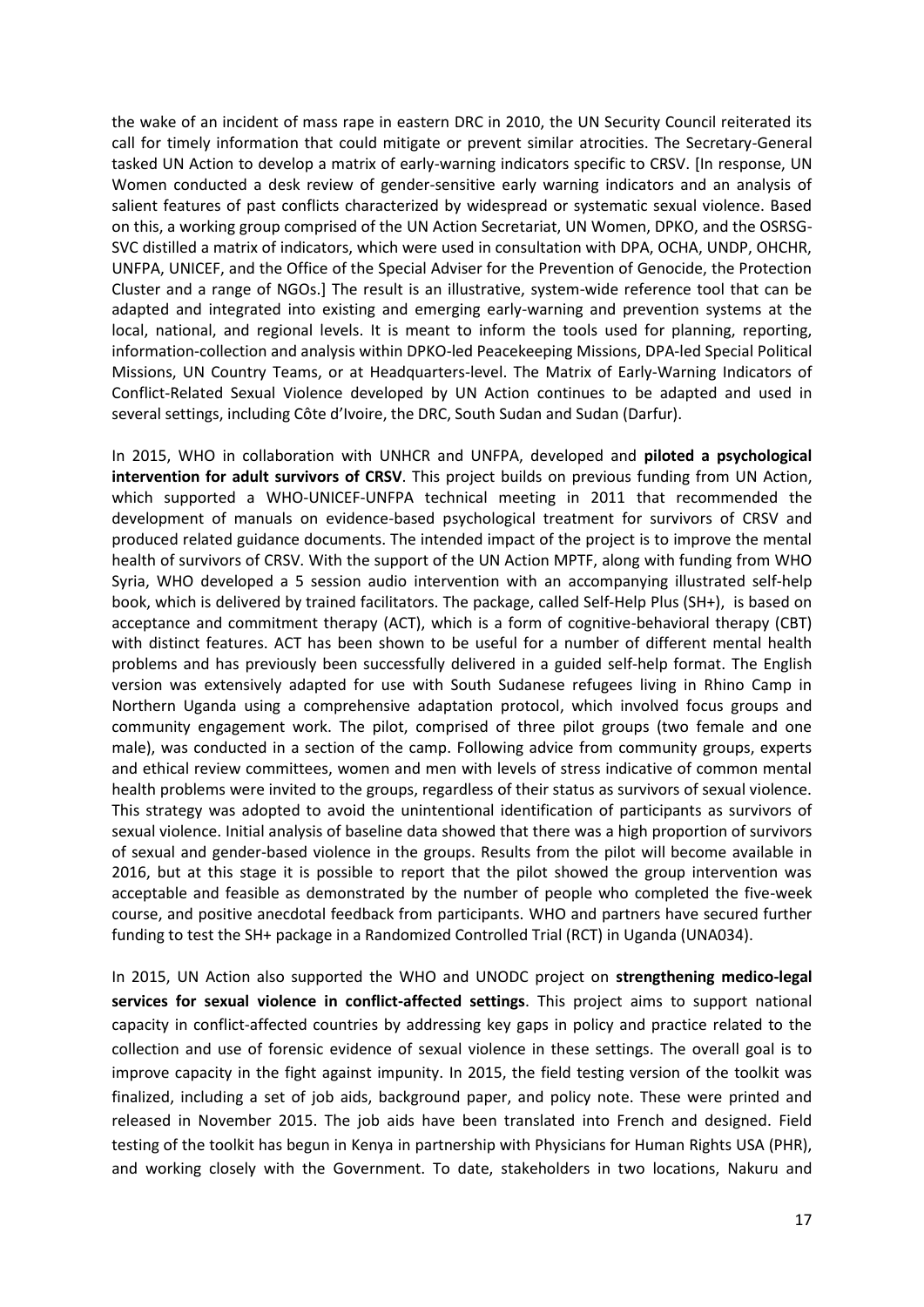Kisumu Counties, met to gain a shared understanding of service delivery in response to sexual violence in conflict situations, become introduced to the toolkit, and adopt a plan for evaluation of the toolkit. Stakeholders from all sectors of the medico-legal system were represented, including health workers (clinicians, nurses, lab technicians, and psychologists/counselors), social workers, Government representatives (from the Government chemist's office, the Office of the Director of Public Prosecutions (ODPP), and county health department), and representatives of the judiciary, social services, and members of civil society (NGOs and CBOs). As per the objectives of the project, stakeholders will identify gaps and challenges in the system including capacity gaps in some sectors and provide feedback on how the toolkit can help to strengthen the current systems and multisectoral working relationships in response to sexual violence in conflict, as well as non-conflict, situations. The field testing process is ongoing, and in 2016, UN Action will be supporting field testing of the toolkit in Somaliland. This project will contribute to knowledge-building by bolstering technical skills among key actors in the criminal justice chain on how to collect and treat medicolegal evidence to facilitate legal redress for sexual violence survivors, and how to coordinate between actors in the criminal justice chain to ensure the correct handling and treatment of medicolegal evidence (UNA028).

In December 2010, OHCHR and UN Women were tasked by the Secretary-General's Policy Committee to develop **a Guidance Note on reparations for CRSV.** The Guidance Note of the Secretary General on Reparations for conflict-related sexual violence is the result of an extensive study jointly commissioned by OHCHR and UN Women and has been formally endorsed by UN Action, as well as Principals of the Rule of Law Coordination and Resource Group (RoLCRG). While the Guidance Note is targeted towards information the UN's engagement on this issue, it details principles that constitute best practice in the area of reparations for victims of CRSV, providing critical policy and operational guidance for UN agencies, as well as Member States, development actors, and civil society organizations in the area of reparations for victims of CRSV, including activities to advocate for and/or support the design, implementation, monitoring and evaluation of reparation programmes and initiatives directed at victims of CRSV. In order to ensure its wide dissemination, OHCHR and UN Women organized for translation of the Guidance Note into Arabic, Spanish and French, as well as its launch globally and in a number of countries where reparations programmes are being instituted. Funds will be used under this project to launch the Guidance Note in Tunisia. Participants will include members of Tunisia's Truth and Dignity Commission (TDC), which has been mandated to develop a comprehensive individual and collective reparations programme for victims of human rights violations, including sexual violence. A second regional launch will be held in Bosnia. This will serve as a workshop to share lessons learned from countries that have instituted specific laws for reparations for sexual violence survivors, such as Kosovo and Croatia, and initiate a dialogue on the possibility of a more coordinated approach to reparations at the regional level, as well as designing reparations programmes that address gender-based violations more generally in a sustainable and transformative manner.

The purpose of translating and launching the Guidance Note is to create broad awareness to ensure key stakeholders understand the principles and are involved in its dissemination to their partners and networks. Ultimately, however, implementation of reparations for CRSV will not be realized without the active engagement and commitment of all relevant parties (government, civil society and the UN). The long term outcome of the translation and launch of the Guidance Note is to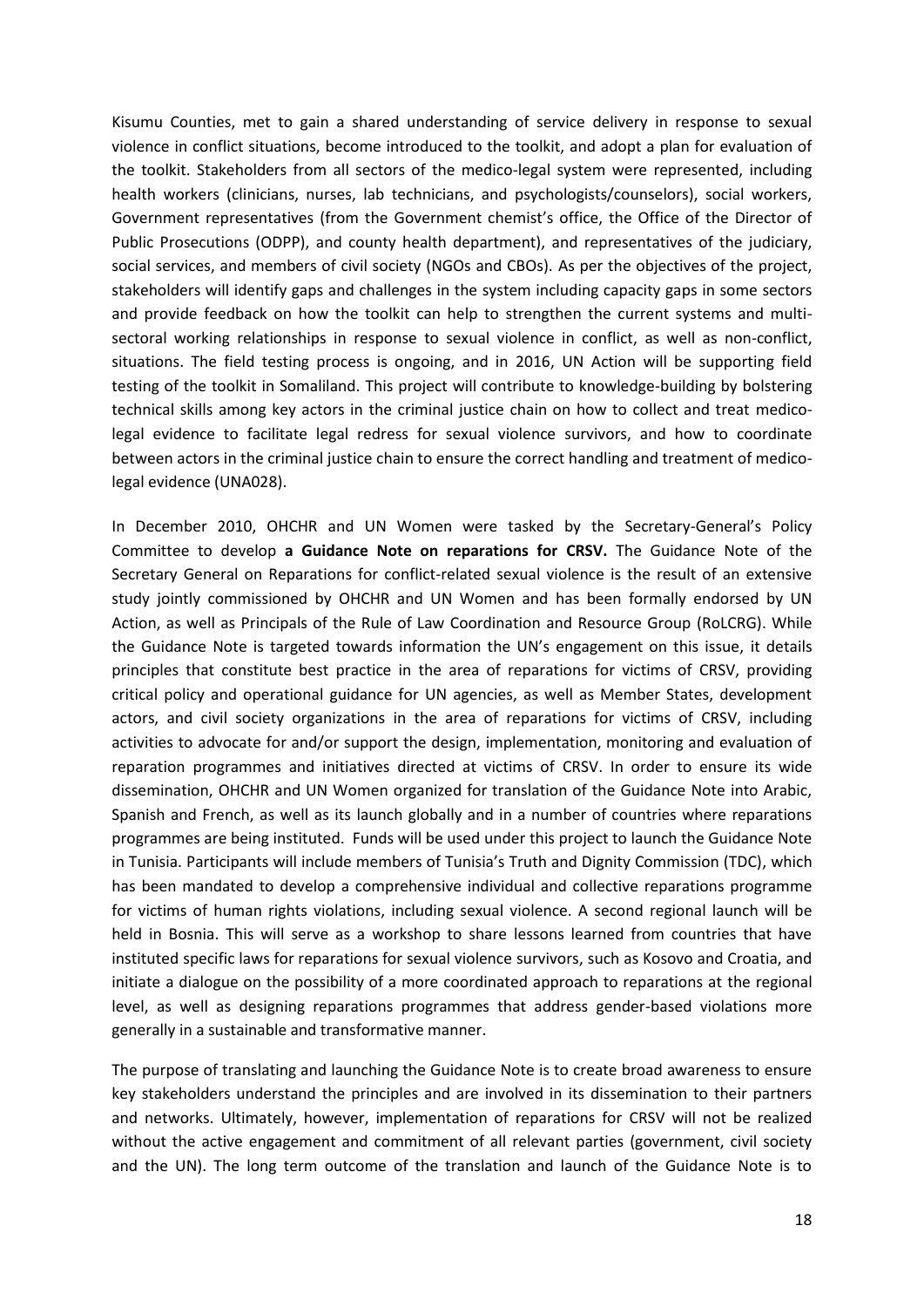enhance UN system coordination and joint programming through disseminating principles and guidelines for operationalizing the transformative potential of reparations and streamlining the UN's work to support Member States, civil society and other key stakeholders in this area. The aim is for the UN system to engage Member States and other stakeholders to apply the key principles of the Guidance Note when designing and implementing their own reparations programmes. The project also seeks to enhance the UN system's coordinated response to implementation of Security Council resolutions 2106 and 2122 (2013), which recognize the right to reparations. The intended impact of this project is that the progress to date will be furthered through widespread understanding of the best practice principles of the Guidance Note in securing reparations for victims of CRSV, and that this understanding will be translated into the design and implementation of reparations programmes as vehicles for substantive change in the lives of women and men, boys and girls affected by conflict (UNA033).

At the end of 2015, the UN Action Secretariat conducted a **mapping of the Women, Peace and Security (WPS) agenda**, which looked at ongoing policy processes, emerging issues and trends, with the aim of identifying strategic entry points for UN Action. The key data were drawn from outcomes of interviews with UN Action Focal Points and stakeholders, meetings and events and a desk review of relevant documents. The mapping will be produced into a booklet for dissemination in 2016 as a UN Action knowledge and advocacy product that will help to guide the strategic direction of UN Action in the coming years.

### **6. MOVING FORWARD: PRIORITIES AND CHALLENGES FOR 2016**

In 2015, UN Action engaged in discussions with donors and the network on ways to improve its work through reinforcing its Strategic Framework, including through the development of a Results-Based Framework (RBF). Donors recommended that UN Action develop a more strategic and results-based approach, highlighting impact, which UN Action has committed to achieving in 2016, along with a monitoring and evaluation framework. UN Action plans to hire a consultant with the relevant expertise to work with the network to create a Results-Based Framework and Monitoring and Evaluation mechanism.

In 2016, UN Action will intensify its strategic support to UN Missions and Country Teams in countries selected by the Steering Committee and SRSG-SVC. For example, following the 2016 Technical Planning Workshop, a UN Action Working Group on Information Sharing Protocol (ISP) has been created which provides technical support to actors on the ground, to ensure better synergy in management of information. Furthermore, in light of the current conflict in Syria and the humanitarian implications for refugees and internally displaced persons, the MENA region has been added as an additional area of concern for the network. UN Action will respond to requests for support from country-based SRSGs and RC/HCs on a case-by-case basis according to the specific strategic and technical needs of each UNCT/UN Mission. The criteria for inclusion on the list of UN Action focus countries were captured in the Five-Year Review (p.56), namely: that the country is on the Security Council agenda; there are credible reports of SVC; there is a UN-mandated mission in place; a request was received from the RC/DSRSG/SRSG; and/or support responds to a current crisis situation. The list of countries should also reflect a geographical balance.

The UN Action network will continue to raise awareness and foster public outrage against the use of sexual violence as a tactic of war, a tactic of terrorism, and an impediment to the restoration of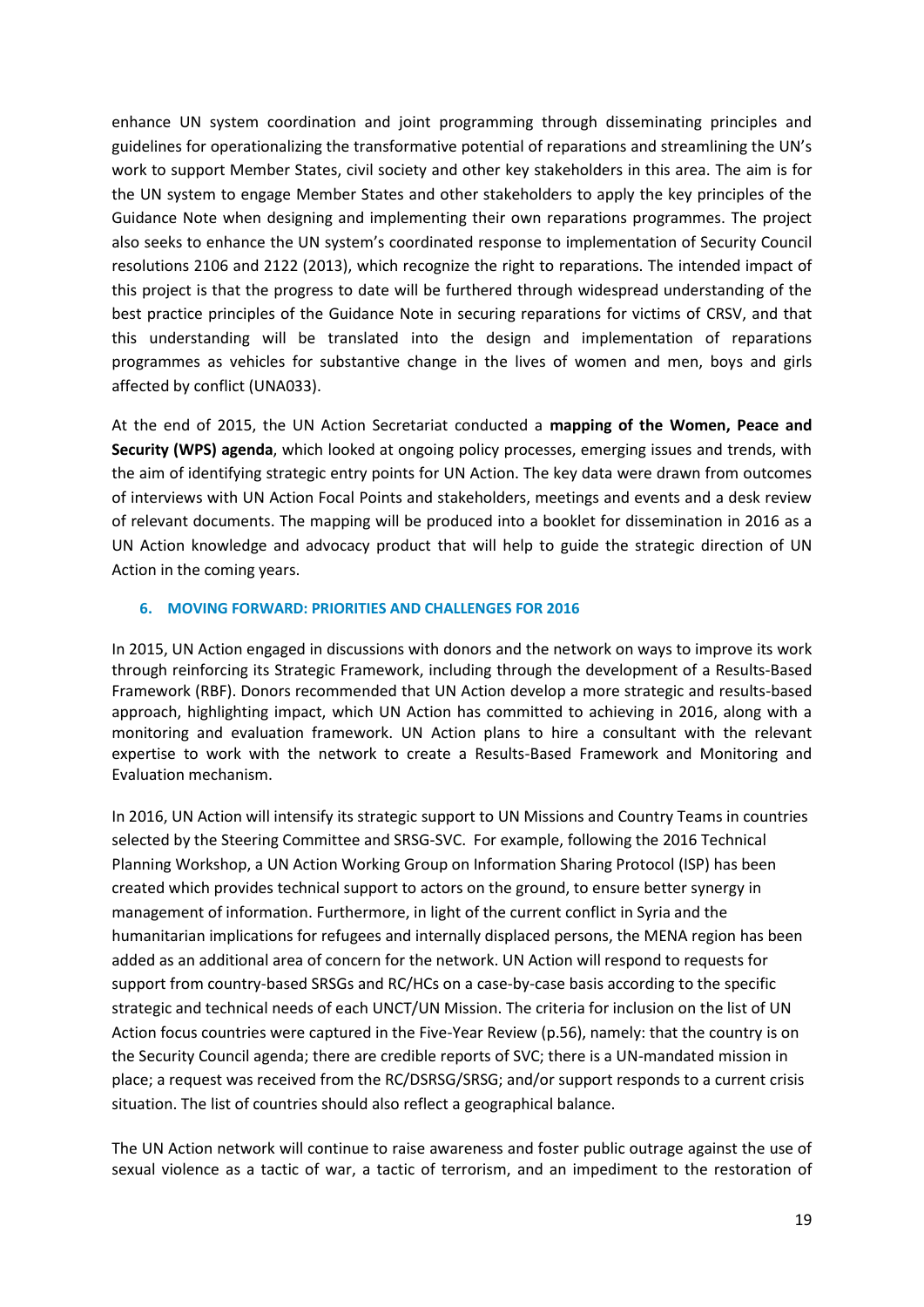peace and security. Led by the SRSG-SVC, it will galvanise political support for a more effective and timely response, and mobilise resources to end sexual violence during and after the cessation of conflict. Emphasis will be placed on supporting partners in countries where CRSV has been identified as a significant concern, with a view to triggering action by Government authorities and non-State actors. Advocacy strategies will include harnessing key media moments, building the capacity of local media to support the safe and ethical reporting of CRSV, public events, development of publications and knowledge products, and lobbying to raise awareness and generate political will for action to prevent and punish the scourge of sexual violence.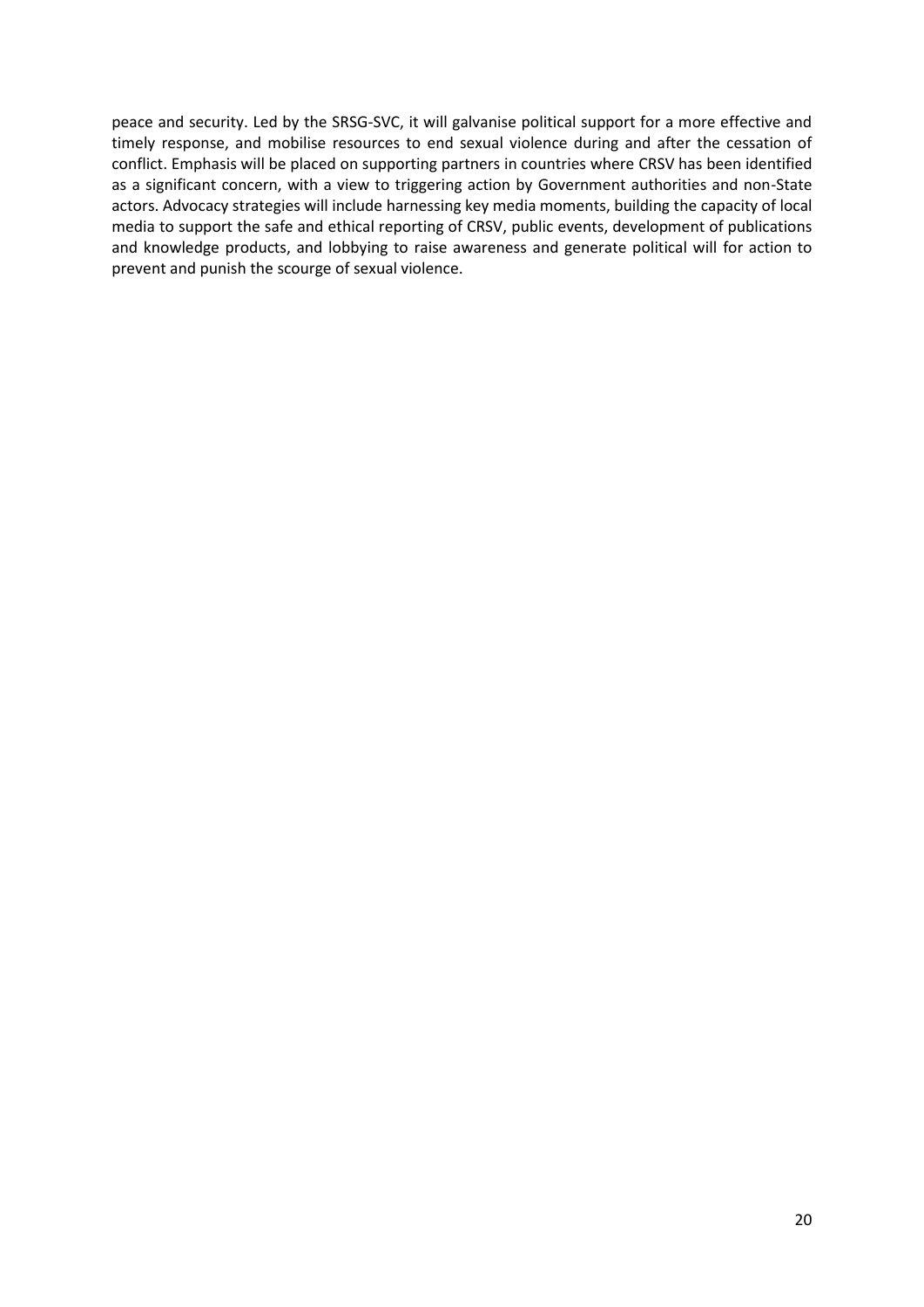### **7. 2015 FINANCIAL PERFORMANCE**

This chapter presents financial data and analysis of the UN Action Agst Sexual Violence using the passthrough funding modality as of 31 December **2015**. Financial information for this Fund is also available on the MPTF Office GATEWAY, at the following address: [http://mptf.undp.org/factsheet/fund/UNA00.](http://mptf.undp.org/factsheet/fund/UNA00)

#### **7.1 SOURCES AND USES OF FUNDS**

As of 31 December **2015**, **13** contributors have deposited US\$ **35,436,414** in contributions and US\$ **246,275** has been earned in interest,

### bringing the cumulative source of funds to US\$ **35,682,690.**

Of this amount, US\$ **28,504,355** has been transferred to **12** Participating Organizations, of which US\$ **18,682,013** has been reported as expenditure. The Administrative Agent fee has been charged at the approved rate of 1% on deposits and amounts to US\$ **354,364**. Table 1 provides an overview of the overall sources, uses, and balance of the UN Action Agst Sexual Violence as of 31 December **2015**.

| Table 1. Financial Overview, as of 31 December 2015 (in US Dollars) |  |  |  |  |  |  |
|---------------------------------------------------------------------|--|--|--|--|--|--|
|---------------------------------------------------------------------|--|--|--|--|--|--|

|                                                           | Annual 2014 | Annual 2015 | <b>Cumulative</b> |
|-----------------------------------------------------------|-------------|-------------|-------------------|
| <b>Sources of Funds</b>                                   |             |             |                   |
| <b>Gross Contributions</b>                                | 9,191,308   | 7,063,174   | 35,436,414        |
| Fund Earned Interest and Investment Income                | 19,169      | 43,236      | 216,947           |
| Interest Income received from Participating Organizations | 14,567      | 4,296       | 29,328            |
| Refunds by Administrative Agent to Contributors           |             |             |                   |
| Fund balance transferred to another MDTF                  |             |             |                   |
| <b>Other Revenues</b>                                     |             |             |                   |
| <b>Total: Sources of Funds</b>                            | 9,225,043   | 7,110,707   | 35,682,690        |
| <b>Use of Funds</b>                                       |             |             |                   |
| <b>Transfers to Participating Organizations</b>           | 7,295,712   | 6,201,304   | 28,504,355        |
| Refunds received from Participating Organizations         | (104, 660)  | (144, 521)  | (749, 403)        |
| <b>Net Funded Amount to Participating Organizations</b>   | 7,191,052   | 6,056,783   | 27,754,952        |
| Administrative Agent Fees                                 | 91,913      | 70,632      | 354,364           |
| Direct Costs: (Steering Committee, Secretariatetc.)       |             |             |                   |
| <b>Bank Charges</b>                                       | 405         | 405         | 1,493             |
| <b>Other Expenditures</b>                                 |             |             |                   |
| <b>Total: Uses of Funds</b>                               | 7,283,370   | 6,127,819   | 28,110,809        |
| Change in Fund cash balance with Administrative Agent     | 1,941,673   | 982,887     | 7,571,881         |
| Opening Fund balance (1 January)                          | 4,647,320   | 6,588,994   |                   |
| <b>Closing Fund balance (31 December)</b>                 | 6,588,994   | 7,571,881   | 7,571,881         |
| Net Funded Amount to Participating Organizations          | 7,191,052   | 6,056,783   | 27,754,952        |
| Participating Organizations' Expenditure                  | 3,393,768   | 5,081,363   | 18,682,013        |
| <b>Balance of Funds with Participating Organizations</b>  |             |             | 9,072,939         |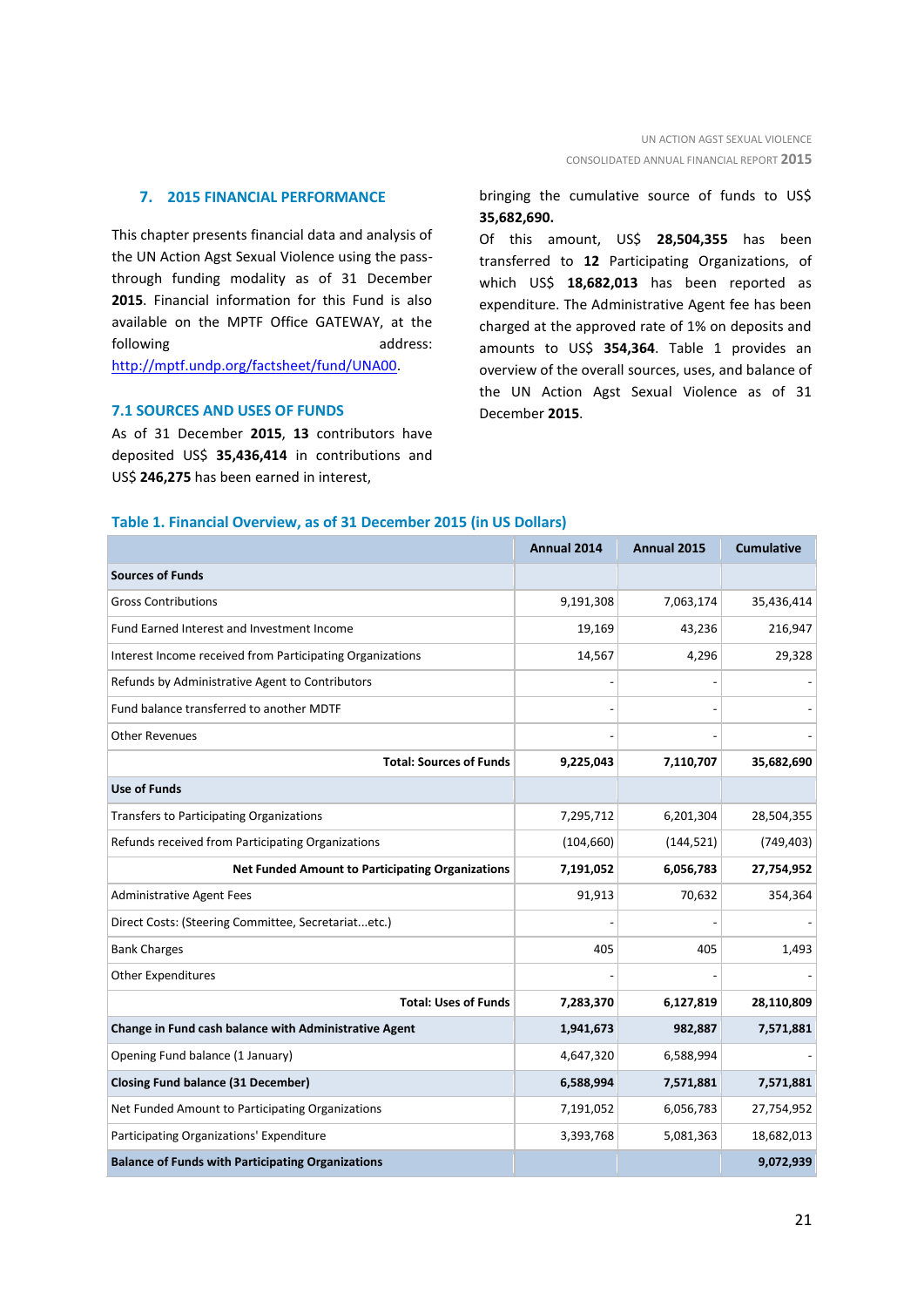### **7.2 PARTNER CONTRIBUTIONS**

Table 2 provides information on cumulative contributions received from all contributors to this Fund as of 31 December **2015**.

### **Table 2. Contributors' Deposits, as of 31 December 2015 (in US Dollars)**

| <b>Contributors</b>                   | <b>Prior Years</b><br>as of 31-Dec-2014 | <b>Current Year</b><br><b>Jan-Dec-2015</b> | <b>Total</b> |
|---------------------------------------|-----------------------------------------|--------------------------------------------|--------------|
| BAHRAIN, Government of                |                                         | 100,000                                    | 100,000      |
| BELGIUM, Government of                | 330,970                                 |                                            | 330,970      |
| ESTONIA, REPUBLIC OF, Government of   | 130,260                                 | 54,265                                     | 184,525      |
| FINLAND, Government of                | 5,850,715                               | 163,542                                    | 6,014,257    |
| <b>IRISH AID</b>                      | 129,020                                 |                                            | 129,020      |
| JAPAN, Government of                  | 2,150,000                               | 2,550,000                                  | 4,700,000    |
| LUXEMBOURG, Government of             | 65,185                                  |                                            | 65,185       |
| NORWAY, Government of                 | 4,264,784                               | 463,446                                    | 4,728,230    |
| SWEDISH INT'L DEVELOPMENT COOPERATION | 13,676,068                              | 1,756,755                                  | 15,432,823   |
| SWITZERLAND, Government of            | 117,538                                 |                                            | 117,538      |
| TURKEY, Government of                 | 50,000                                  |                                            | 50,000       |
| UNITED ARAB EMIRATES, Government of   |                                         | 1,000,000                                  | 1,000,000    |
| UNITED KINGDOM, Government of         | 1,608,700                               | 975,166                                    | 2,583,866    |
| <b>Grand Total</b>                    | 28,373,240                              | 7,063,174                                  | 35,436,414   |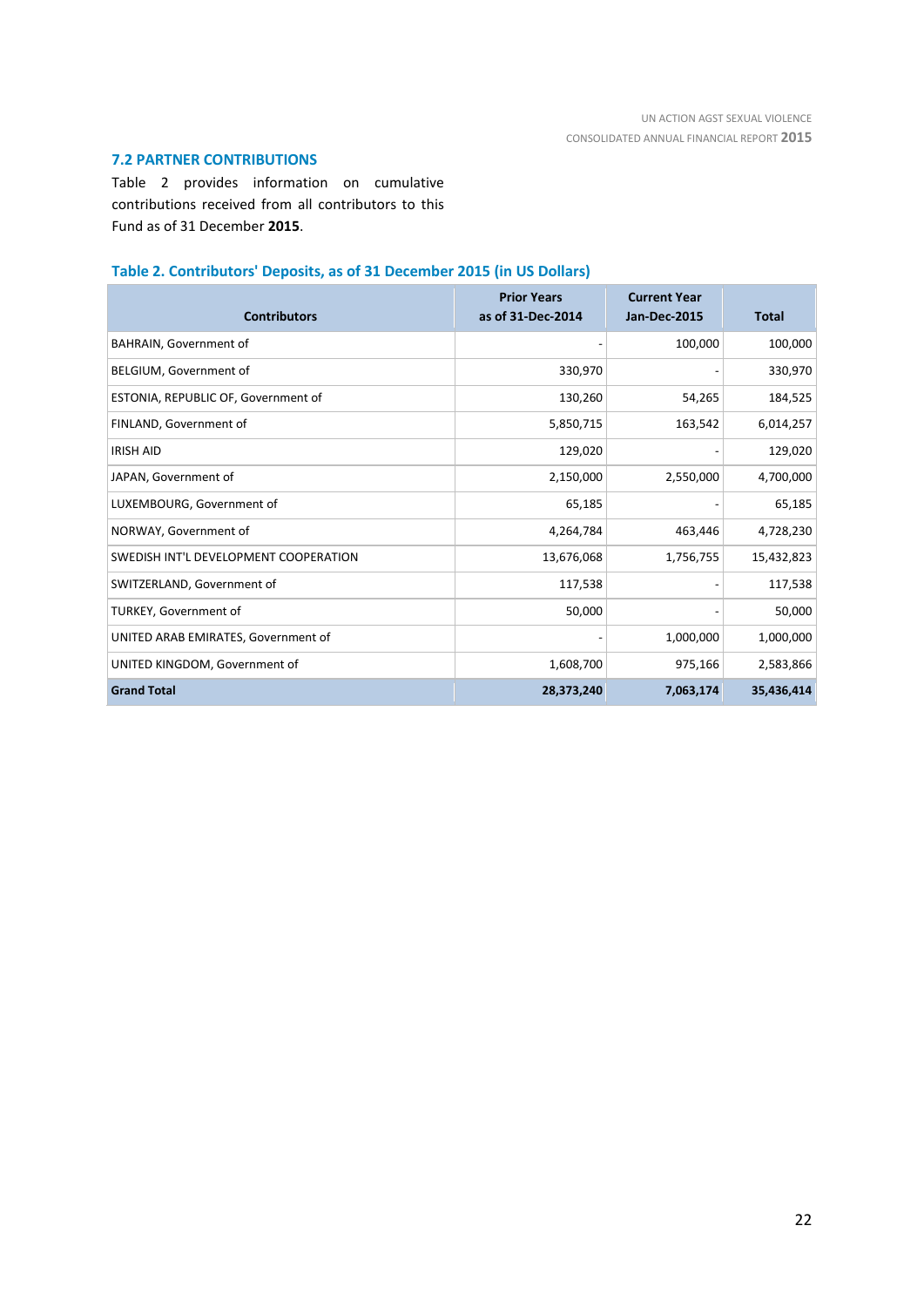### UN ACTION AGST SEXUAL VIOLENCE CONSOLIDATED ANNUAL FINANCIAL REPORT **2015**

#### **7.3 INTEREST EARNED**

Interest income is earned in two ways: 1) on the balance of funds held by the Administrative Agent ('Fund earned interest'), and 2) on the balance of funds held by the Participating Organizations ('Agency earned interest') where their Financial Regulations and Rules allow return of interest

to the AA. As of 31 December **2015**, Fund earned interest amounts to US\$ **216,947** and interest received from Participating Organizations amounts to US\$ **29,328**, bringing the cumulative interest received to US\$ **246,275**. Details are provided in the table below.

### **Table 3. Sources of Interest and Investment Income, as of 31 December 2015 (in US Dollars)**

| <b>Interest Earned</b>                     | <b>Prior Years</b><br>as of 31-Dec-2014 | <b>Current Year</b><br><b>Jan-Dec-2015</b> | <b>Total</b> |
|--------------------------------------------|-----------------------------------------|--------------------------------------------|--------------|
| <b>Administrative Agent</b>                |                                         |                                            |              |
| Fund Earned Interest and Investment Income | 173,711                                 | 43,236                                     | 216,947      |
| <b>Total: Fund Earned Interest</b>         | 173,711                                 | 43,236                                     | 216,947      |
| <b>Participating Organization</b>          |                                         |                                            |              |
| <b>UNDPKO</b>                              | 19,686                                  | 1,293                                      | 20,979       |
| <b>UNDP</b>                                | 717                                     |                                            | 717          |
| <b>UNWOMEN</b>                             | 2,560                                   | 3,003                                      | 5,562        |
| <b>UNDPA</b>                               | 2,070                                   |                                            | 2,070        |
| <b>Total: Agency earned interest</b>       | 25,032                                  | 4,296                                      | 29,328       |
| <b>Grand Total</b>                         | 198,743                                 | 47,532                                     | 246,275      |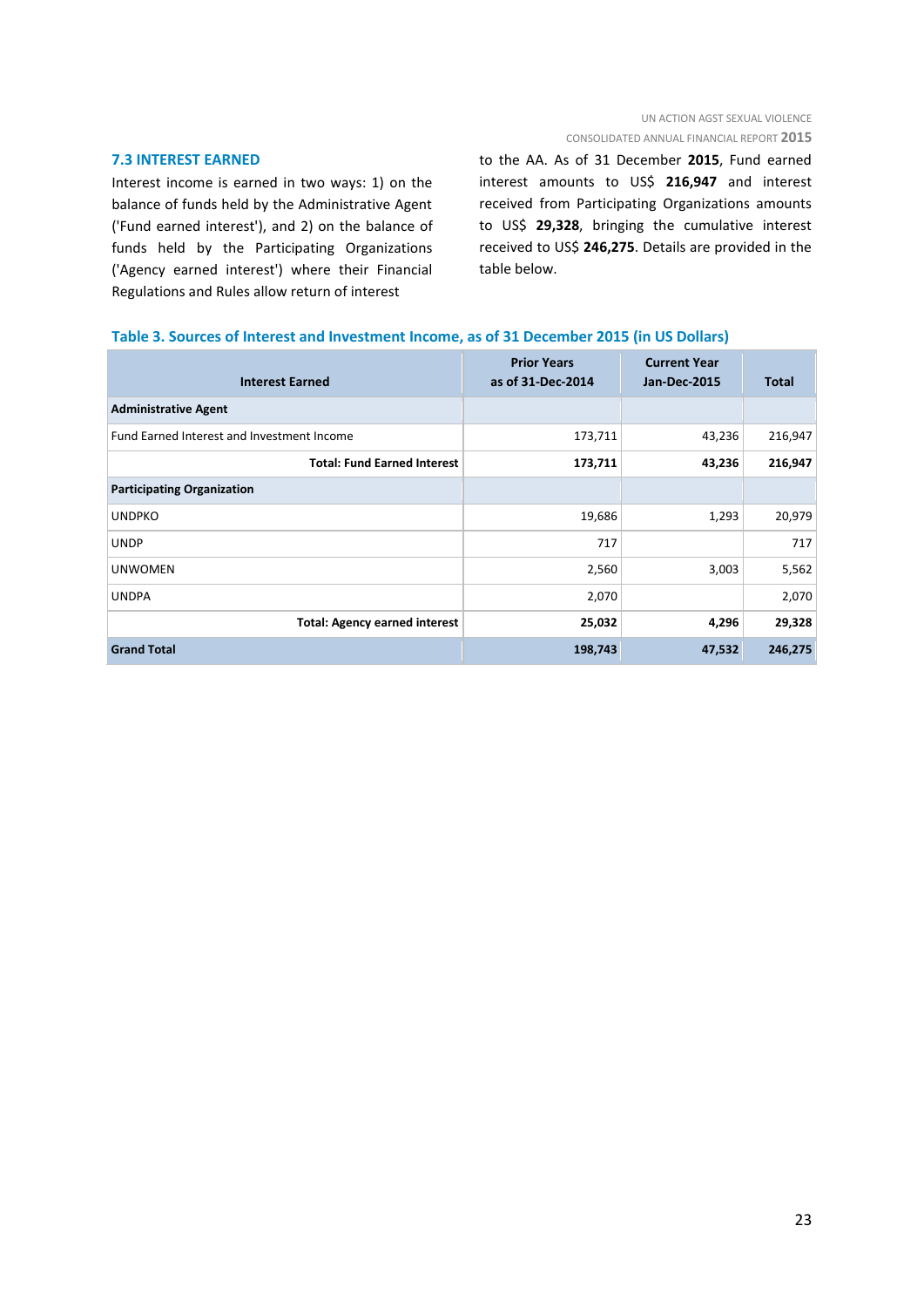### **7.4 TRANSFER OF FUNDS**

Allocations to Participating Organizations are approved by the Steering Committee and disbursed by the Administrative Agent. As of 31 December **2015**, the AA has transferred US\$ **28,504,355** to **12** Participating Organizations (see list below).

Table 4 provides additional information on the refunds received by the MPTF Office, and the net funded amount for each of the Participating Organizations.

|                      | Table 4. Transfer, Refund, and Net Funded Amount by Participating Organization, as of 31 December |  |  |  |
|----------------------|---------------------------------------------------------------------------------------------------|--|--|--|
| 2015 (in US Dollars) |                                                                                                   |  |  |  |

| Participating      | Prior Years as of 31-Dec-2014 |                |                   | <b>Current Year Jan-Dec-2015</b> |                |                   | <b>Total</b>     |                |                   |
|--------------------|-------------------------------|----------------|-------------------|----------------------------------|----------------|-------------------|------------------|----------------|-------------------|
| Organization       | <b>Transfers</b>              | <b>Refunds</b> | <b>Net Funded</b> | <b>Transfers</b>                 | <b>Refunds</b> | <b>Net Funded</b> | <b>Transfers</b> | <b>Refunds</b> | <b>Net Funded</b> |
| <b>OCHA</b>        | 428,271                       |                | 428,271           |                                  |                |                   | 428,271          |                | 428,271           |
| <b>OHCHR</b>       | 1,153,683                     |                | 1,153,683         | 546,903                          |                | 546,903           | 1,700,586        |                | 1,700,586         |
| OSRSG SVC          | 3,041,261                     |                | 3,041,261         | 213,358                          | (50, 932)      | 162,426           | 3,254,619        | (50, 932)      | 3,203,687         |
| <b>UNAIDS</b>      | 171,414                       |                | 171,414           |                                  |                |                   | 171,414          |                | 171,414           |
| <b>UNDP</b>        | 5,039,550                     | (441, 910)     | 4,597,640         | 2,351,000                        | (13, 299)      | 2,337,701         | 7,390,550        | (455, 209)     | 6,935,341         |
| <b>UNDPA</b>       | 497,871                       | (127)          | 497,744           |                                  |                |                   | 497,871          | (127)          | 497,744           |
| <b>UNDPKO</b>      | 5,732,759                     | (123, 011)     | 5,609,748         | 2,834,774                        | (59, 286)      | 2,775,488         | 8,567,533        | (182, 297)     | 8,385,236         |
| <b>UNFPA</b>       | 1,196,395                     | (31, 299)      | 1,165,096         | 129,069                          | (6, 733)       | 122,336           | 1,325,464        | (38,032)       | 1,287,432         |
| <b>UNHCR</b>       | 343,134                       |                | 343,134           |                                  |                |                   | 343,134          |                | 343,134           |
| <b>UNICEF</b>      | 1,174,271                     | (8, 535)       | 1,165,736         |                                  | (14, 272)      | (14, 272)         | 1,174,271        | (22, 807)      | 1,151,464         |
| <b>UNWOMEN</b>     | 2,802,192                     |                | 2,802,192         | 126,200                          |                | 126,200           | 2,928,392        |                | 2,928,392         |
| <b>WHO</b>         | 722,250                       |                | 722,250           |                                  |                |                   | 722,250          |                | 722,250           |
| <b>Grand Total</b> | 22,303,051                    | (604, 882)     | 21,698,169        | 6,201,304                        | (144, 521)     | 6,056,783         | 28,504,355       | (749, 403)     | 27,754,952        |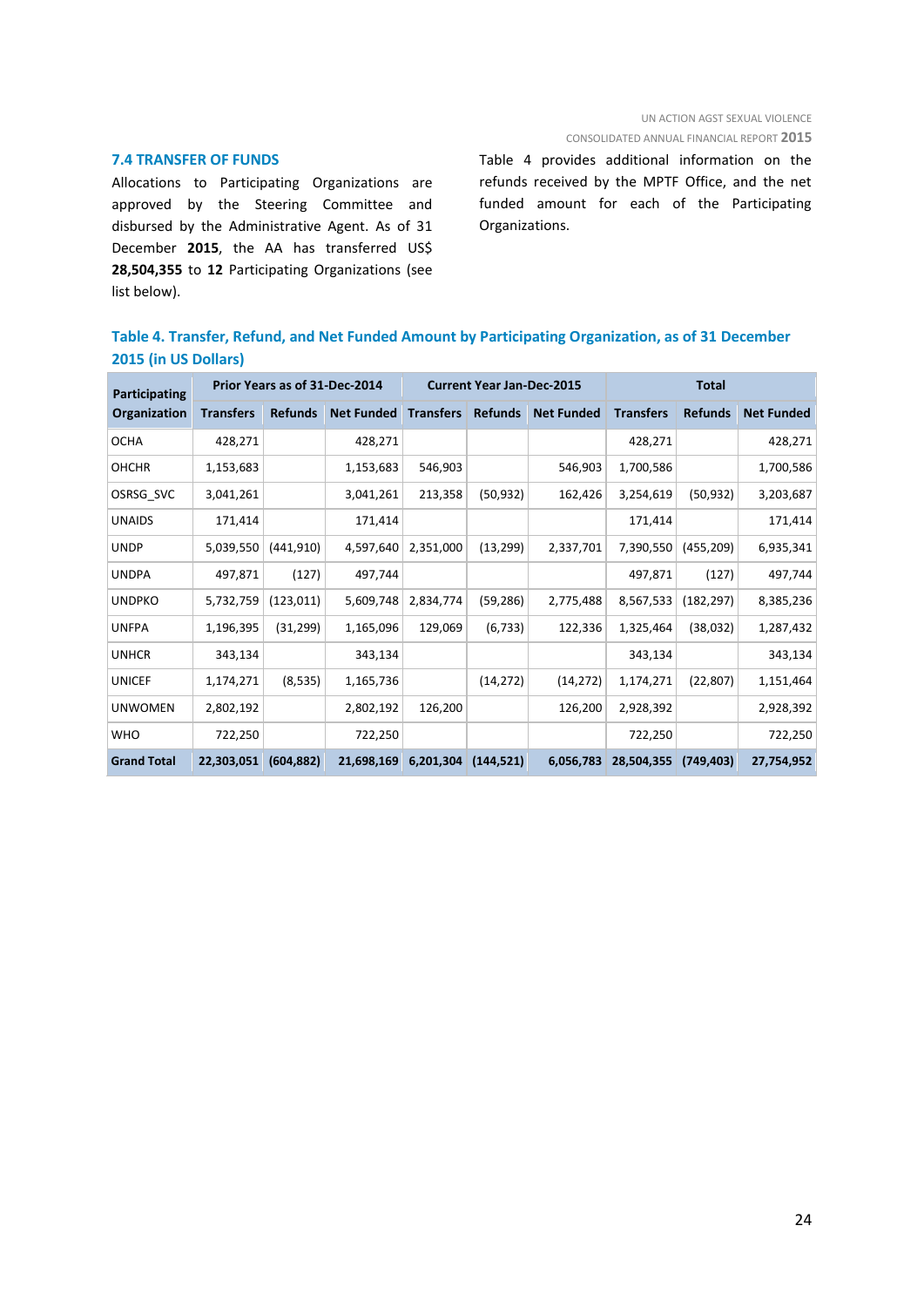UN ACTION AGST SEXUAL VIOLENCE

CONSOLIDATED ANNUAL FINANCIAL REPORT **2015**

# **7.5 EXPENDITURE AND FINANCIAL DELIVERY RATES**

All final expenditures reported for the year **2015** were submitted by the Headquarters of the Participating Organizations. These were consolidated by the MPTF Office.

# **7.5.1 EXPENDITURE REPORTED BY PARTICIPATING ORGANIZATION**

As shown in table below, the cumulative net funded amount is US\$ **27,754,952** and cumulative expenditures reported by the Participating Organizations amount to US\$ **18,682,013**. This equates to an overall Fund expenditure delivery rate of **67** percent.

# **Table 5. Net Funded Amount, Reported Expenditure, and Financial Delivery by Participating Organization, as of 31 December 2015 (in US Dollars)**

|                               |                           |                                    | <b>Expenditure</b>                      |                                            |                   |                           |
|-------------------------------|---------------------------|------------------------------------|-----------------------------------------|--------------------------------------------|-------------------|---------------------------|
| Participating<br>Organization | Approved<br><b>Amount</b> | <b>Net Funded</b><br><b>Amount</b> | <b>Prior Years</b><br>as of 31-Dec-2014 | <b>Current Year</b><br><b>Jan-Dec-2015</b> | <b>Cumulative</b> | <b>Delivery Rate</b><br>% |
| <b>OCHA</b>                   | 428,271                   | 428,271                            | 428,271                                 |                                            | 428,271           | 100.00                    |
| <b>OHCHR</b>                  | 1,700,586                 | 1,700,586                          | 1,009,041                               | 197,922                                    | 1,206,963         | 70.97                     |
| OSRSG SVC                     | 3,254,619                 | 3,203,687                          | 656,043                                 | 706,730                                    | 1,362,773         | 42.54                     |
| <b>UNAIDS</b>                 | 171,414                   | 171,414                            | 171,414                                 |                                            | 171,414           | 100.00                    |
| <b>UNDP</b>                   | 7,390,550                 | 6,935,341                          | 1,674,412                               | 2,192,321                                  | 3,866,733         | 55.75                     |
| <b>UNDPA</b>                  | 497,871                   | 497,744                            | 199,214                                 | 0                                          | 199,214           | 40.02                     |
| <b>UNDPKO</b>                 | 8,567,533                 | 8,385,236                          | 4,242,013                               | 1,503,783                                  | 5,745,796         | 68.52                     |
| <b>UNFPA</b>                  | 1,325,464                 | 1,287,432                          | 1,153,130                               | 2,529                                      | 1,155,659         | 89.76                     |
| <b>UNHCR</b>                  | 343,134                   | 343,134                            | 343,134                                 |                                            | 343,134           | 100.00                    |
| <b>UNICEF</b>                 | 1,174,271                 | 1,151,464                          | 1,057,717                               | 72,726                                     | 1,130,443         | 98.17                     |
| <b>UNWOMEN</b>                | 2,928,392                 | 2,928,392                          | 2,391,796                               | (639)                                      | 2,391,157         | 81.65                     |
| <b>WHO</b>                    | 722,250                   | 722,250                            | 274,465                                 | 405,991                                    | 680,456           | 94.21                     |
| <b>Grand Total</b>            | 28,504,355                | 27,754,952                         | 13,600,650                              | 5,081,363                                  | 18,682,013        | 67.31                     |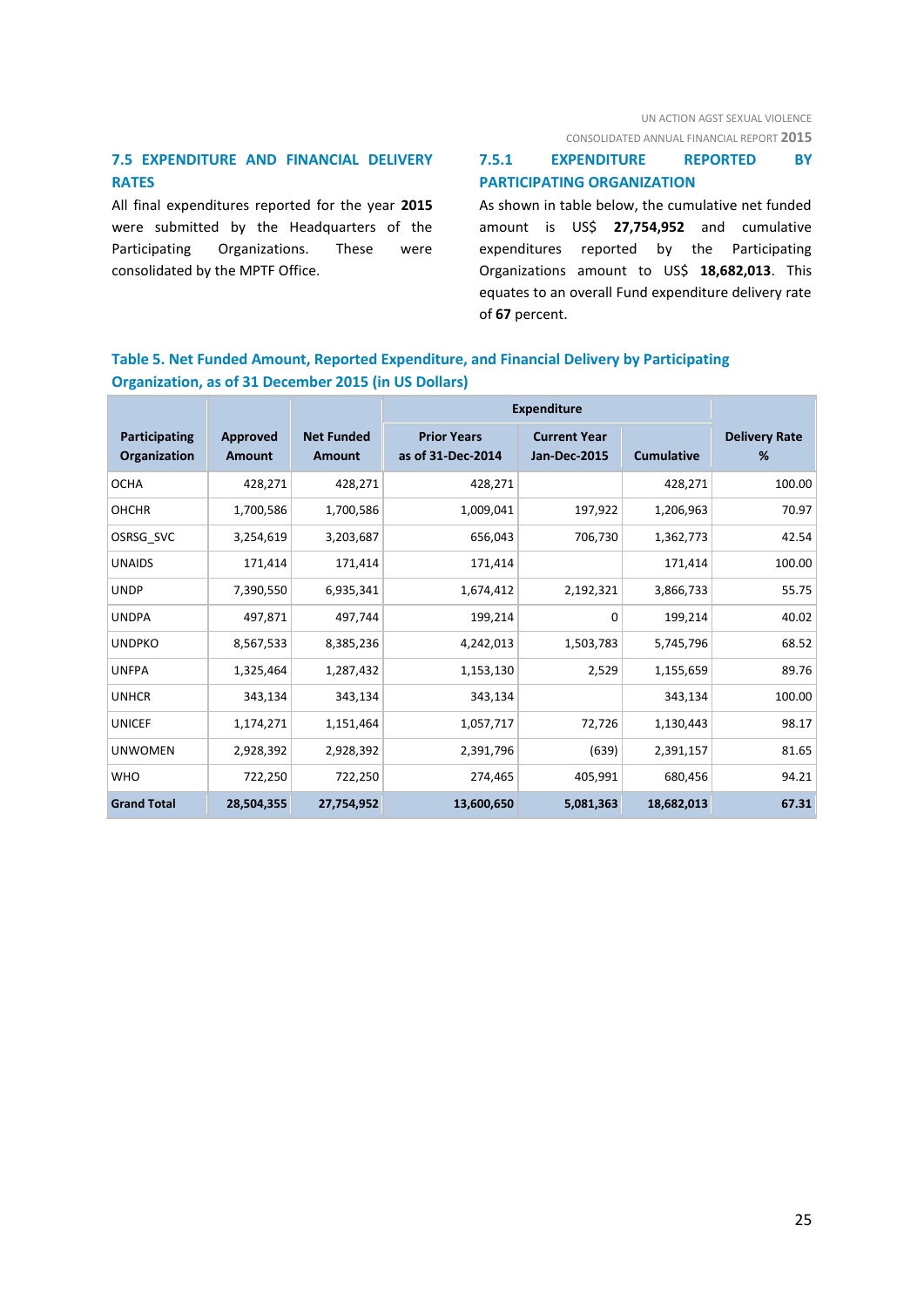### **7.5.2 EXPENDITURE BY PROJECT**

Table 5 displays the net funded amounts, expenditures reported and the financial delivery rates by Participating Organization.

# **Sector / Project No.and Project Title Participating Total Approved Organization Amount Net Funded Amount Total Expenditure Delivery Rate % UN Action Against Sexual Violence** 00071098 UNA003 Peace Negotiations and UNWOMEN 99,992 99,992 99,992 100.00 00072448 UNA002 Dvpt of SOPs to address UNHCR 58,514 58,514 58,514 58,514 100.00 00072560 UNA001 UNIFEM Support to UN UNWOMEN 68,881 68,881 68,730 99.78 00073077 UNA004 UNIFEM UN Action Secret UNAIDS 50,932 50,932 50,932 100.00 00073077 UNA004 UNIFEM UN Action Secret UNDP 98,520 98,520 0 00073077 UNA004 UNIFEM UN Action Secret UNDPKO 45.090 45.090 00073077 UNA004 UNIFEM UN Action Secret UNWOMEN 2,542,369 2,542,369 2,197,597 86.44 00073078 UNA007 UNICEF benchmarks UNICEF 55,005 55,005 55,005 100.00 00073079 UNA008 UNICEF prevention: stre UNICEF 79,324 70,789 70,789 100.00 00073809 UNA005 Gender Marker roll out OCHA 149,550 149,550 149,550 100.00 00074224 UNA010 Strategy to Combat GBV OCHA 63,198 63,198 63,198 63,198 63,198 100.00 00074506 UNA011 Implementation of Opera UNDPKO 1,000,000 950,350 950,350 100.00 00075673 UNA012 UNSC 1888 Team of Exper OHCHR 183,345 183,345 183,345 100.00 00075673 UNA012 UNSC 1888 Team of Exper UNDP 236,845 236,845 236,845 00075673 UNA012 UNSC 1888 Team of Exper UNDPKO 579,138 562,471 562,471 100.00 00076324 UNA013 Special Adviser Cote D' OCHA 72,926 72,926 72,926 72,926 100.00 00076683 UNA014 Strengthen Accountabili UNFPA 245,469 214,170 214,170 100.00 00076943 UNA015 WHO Psychosocial & Ment WHO 128,400 128,400 128,400 100.00 00076945 UNA016 DPA Sustainable Peace & UNDPA 199,341 199,214 199,214 100.00 00076946 UNA017 DPKO Accelerate Impleme UNDPKO 361,874 361,874 351,691 97.19 00077794 UNA019 UNAIDS Scientific Plann UNAIDS 69,550 69,550 69,550 100.00 00078606 UNA018 Eastern DRC SV Landscap UNDP 203,747 190,448 190,448 100.00 00080048 UNA020 OCHA Accelerated Implem OCHA 142,597 142,597 142,597 100.00 00080200 UNA021 DPKO Consultant on sexu UNDPKO 50,144 38,540 38,540 100.00 00080903 UNA022 UNFPA/UNICEF Accelerate UNFPA 615,250 615,250 612,545 99.56 00080903 UNA022 UNFPA/UNICEF Accelerate UNHCR 284,620 284,620 284,620 100.00 00080903 UNA022 UNFPA/UNICEF Accelerate UNICEF 650,517 650,517 629,495 96.77 00080904 UNA024 DPKO-OSRSG-SVC Funding UNDPKO 372,375 313,089 313,090 100.00 00081401 UNA025 DPA WPA in CAR UNDPA 298,530 298,530 00081402 UNA026 UNICEF Strengthening co UNICEF 299,600 285,328 285,328 100.00 00081403 UNA027 OHCHR WPA in MONUSCO UNDPKO 254,262 254,262 225,002 88.49 00082137 UNA029 UNFPA GBV Cote d' Ivoir UNFPA 335.676 328.943 328.943 328.943 100.00

#### **Table 5.1 Expenditure by Project within Sector, as of 31 December 2015 (in US Dollars)**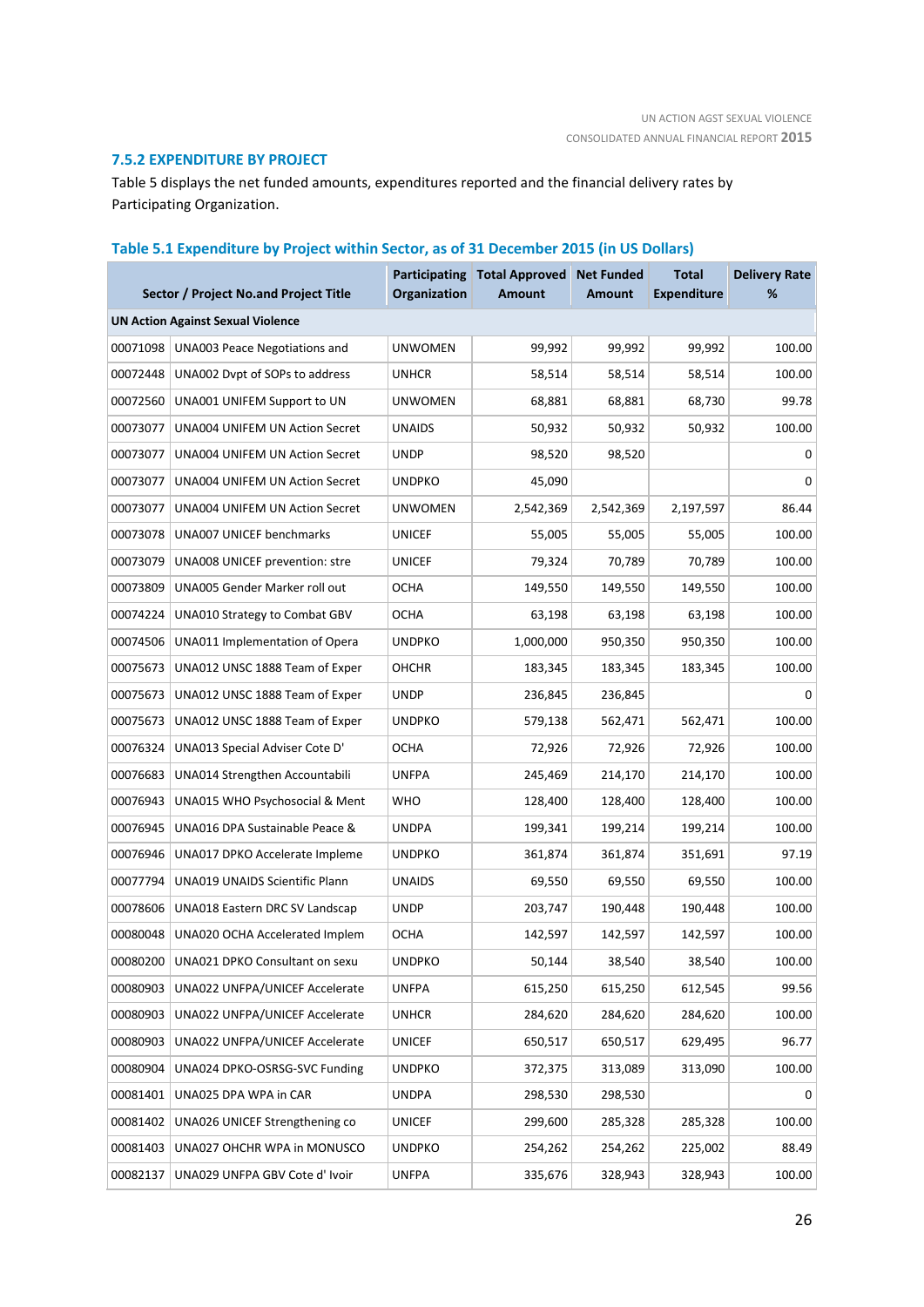| 00082194 | UNA028 WHO Strengthening medic               | <b>WHO</b>     | 197,950    | 197,950    | 174,379   | 88.09  |
|----------|----------------------------------------------|----------------|------------|------------|-----------|--------|
| 00083267 | UNA030 UNICEF OCHA 5-Year Rev                | <b>UNICEF</b>  | 89,825     | 89,825     | 89,825    | 100.00 |
| 00085352 | UNA031 DPKO Streng. the                      | <b>UNDPKO</b>  | 619,871    | 619,871    | 253,157   | 40.84  |
| 00085811 | UNA032 OSRSG-SVC Funding UN Se               | OSRSG SVC      | 3,254,619  | 3,203,687  | 1,362,773 | 42.54  |
| 00085811 | UNA032 OSRSG-SVC Funding UN Se               | <b>UNAIDS</b>  | 50,932     | 50,932     | 50,932    | 100.00 |
| 00089251 | UNA033 UN WOMEN OHCHR                        | <b>UNWOMEN</b> | 90,950     | 90,950     | 24,837    | 27.31  |
| 00090474 | UNA034 WHO Psychological inter               | <b>WHO</b>     | 395,900    | 395,900    | 377,677   | 95.40  |
| 00096500 | UNA037 CRSV BIH                              | <b>UNDP</b>    | 244,740    | 244,740    |           | 0      |
| 00096500 | <b>UNA037 CRSV BIH</b>                       | <b>UNFPA</b>   | 129,069    | 129,069    |           | 0      |
| 00096500 | <b>UNA037 CRSV BIH</b>                       | <b>UNWOMEN</b> | 126,200    | 126,200    |           | 0      |
|          | <b>UN Action Against Sexual Viole: Total</b> | 15,095,637     | 14,788,144 | 10,930,614 | 73.91     |        |

|          | <b>UN Action Team of Experts</b>        |               |            |            |           |          |
|----------|-----------------------------------------|---------------|------------|------------|-----------|----------|
| 00080902 | UNA023 UNSCR 1888 DPKO-OHCHR-U          | <b>OHCHR</b>  | 970,338    | 970,338    | 970,338   | 100.00   |
| 00080902 | UNA023 UNSCR 1888 DPKO-OHCHR-U          | <b>UNDP</b>   | 2,514,737  | 2,072,827  | 1,929,847 | 93.10    |
| 00080902 | UNA023 UNSCR 1888 DPKO-OHCHR-U          | <b>UNDPKO</b> | 2,450,005  | 2,450,005  | 2,355,726 | 96.15    |
| 00092613 | UNA035 DPKO-OHCHR-UNDP TOE DRC          | <b>UNDP</b>   | 1,985,701  | 1,985,701  | 1,746,438 | 87.95    |
| 00094137 | UNA036Team of Experts Phase II          | <b>OHCHR</b>  | 546,903    | 546,903    | 53,281    | 9.74     |
| 00094137 | UNA036Team of Experts Phase II          | <b>UNDP</b>   | 358,260    | 358,260    |           | $\Omega$ |
| 00094137 | UNA036Team of Experts Phase II          | <b>UNDPKO</b> | 2,834,774  | 2,834,774  | 695,769   | 24.54    |
| 00097368 | UNA038 UNDP TOE DRC II                  | <b>UNDP</b>   | 1,748,000  | 1,748,000  |           | 0        |
|          | <b>UN Action Team of Experts: Total</b> |               | 13,408,718 | 12,966,808 | 7,751,398 | 59.78    |

| <b>Grand Total</b> |  |  | 28,504,355 27,754,952 18,682,013 | 67.31 |
|--------------------|--|--|----------------------------------|-------|
|--------------------|--|--|----------------------------------|-------|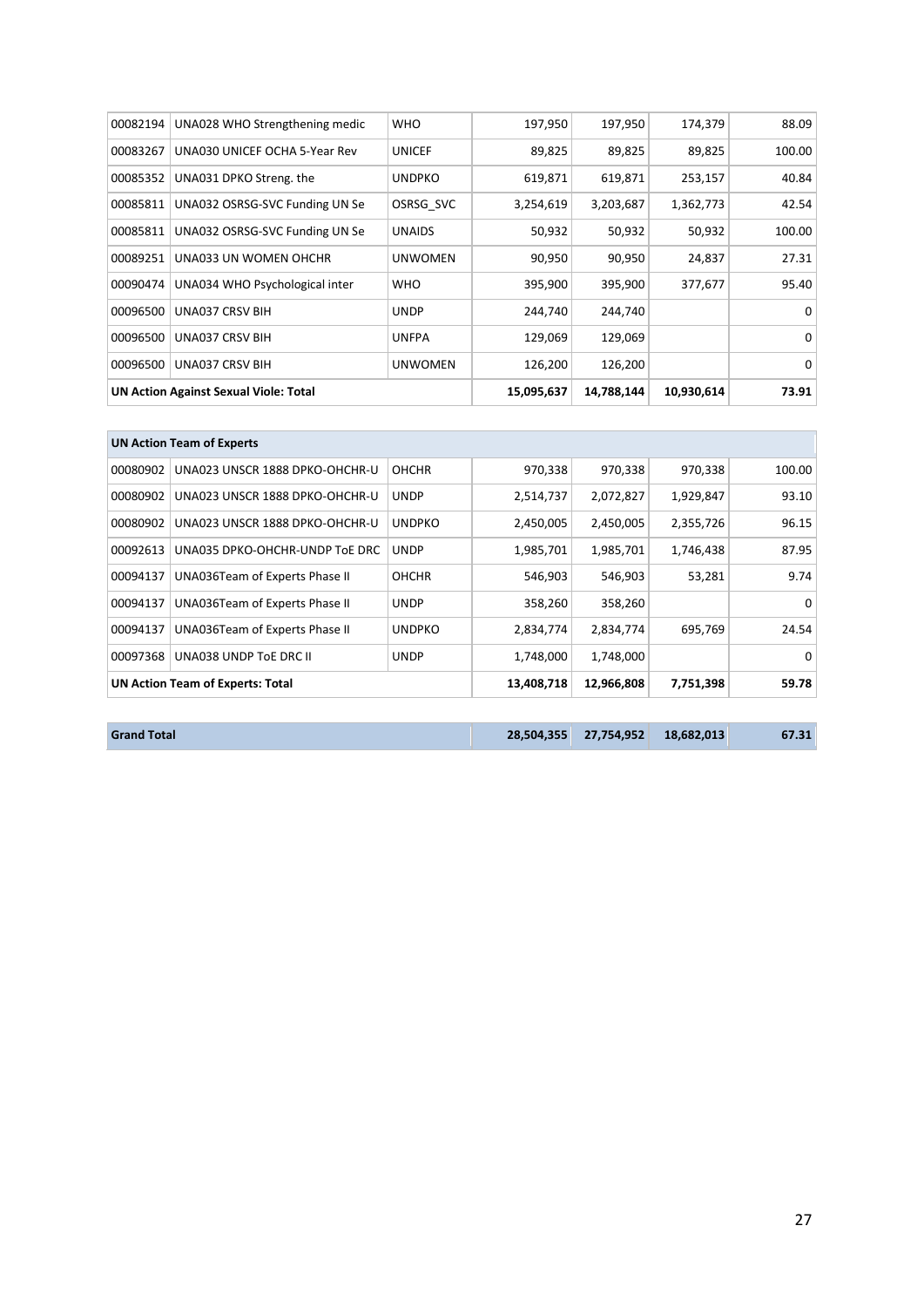### **7.5.3 EXPENDITURE REPORTED BY CATEGORY**

Project expenditures are incurred and monitored by each Participating Organization and are reported as per the agreed categories for inter-agency harmonized reporting. In 2006 the UN Development Group (UNDG) established six categories against which UN entities must report inter-agency project expenditures. Effective 1 January 2012, the UN Chief Executive Board (CEB) modified these categories as a result of IPSAS adoption to comprise eight categories. All expenditure incurred prior to 1 January 2012 have been reported in the old categories; post 1 January 2012 all expenditure are reported in the new eight categories. The old and new categories are noted to the right.

Table 6 reflects expenditure reported in the UNDG expense categories. Where the Fund has been operational pre and post 1 January 2012, the expenditures are reported using both categories. Where a Fund became operational post 1 January 2012, only the new categories are used.

#### **2012 CEB Expense Categories**

- 1. Staff and personnel costs
- 2. Supplies, commodities and materials
- 3. Equipment, vehicles, furniture and depreciation
- 4. Contractual services
- 5. Travel
- 6. Transfers and grants
- 7. General operating expenses
- 8. Indirect costs

\_\_\_\_\_\_\_\_\_\_\_\_\_\_\_\_\_\_\_\_\_\_

#### **2006 UNDG Expense Categories**

- 1. Supplies, commodities, equipment & transport
- 2. Personnel
- 3. Training counterparts
- 4. Contracts
- 5. Other direct costs
- 6. Indirect costs

#### **Table 5.2 Expenditure by UNDG Budget Category, as of 31 December 2015 (in US Dollars)**

| <b>Expenditure</b>                                   |                                         |                                            |              |                                                     |
|------------------------------------------------------|-----------------------------------------|--------------------------------------------|--------------|-----------------------------------------------------|
| Category                                             | <b>Prior Years</b><br>as of 31-Dec-2014 | <b>Current Year</b><br><b>Jan-Dec-2015</b> | <b>Total</b> | <b>Percentage of Total</b><br><b>Programme Cost</b> |
| Supplies, Commodities, Equipment and Transport (Old) | 33,662                                  |                                            | 33,662       | 0.19                                                |
| Personnel (Old)                                      | 2,744,111                               |                                            | 2,744,111    | 15.68                                               |
| Training of Counterparts(Old)                        | 277,104                                 |                                            | 277,104      | 1.58                                                |
| Contracts (Old)                                      | 412,165                                 |                                            | 412,165      | 2.36                                                |
| Other direct costs (Old)                             | 401,696                                 |                                            | 401,696      | 2.30                                                |
| Staff & Personnel Cost (New)                         | 5,262,503                               | 2,163,312                                  | 7,425,815    | 42.44                                               |
| Suppl, Comm, Materials (New)                         | (490, 296)                              | (26, 836)                                  | (517, 133)   | (2.96)                                              |
| Equip, Veh, Furn, Depn (New)                         | 67,307                                  | 130,099                                    | 197,406      | 1.13                                                |
| Contractual Services (New)                           | 1,871,664                               | 1,096,766                                  | 2,968,429    | 16.96                                               |
| Travel (New)                                         | 1,567,508                               | 905,673                                    | 2,473,181    | 14.13                                               |
| Transfers and Grants (New)                           | 83,806                                  | 65,346                                     | 149,152      | 0.85                                                |
| <b>General Operating (New)</b>                       | 528,926                                 | 403,598                                    | 932,524      | 5.33                                                |
| <b>Programme Costs Total</b>                         | 12,760,155                              | 4,737,958                                  | 17,498,112   | 100.00                                              |
| <sup>1</sup> Indirect Support Costs Total            | 840,495                                 | 343,405                                    | 1,183,900    | 6.77                                                |
| <b>Total</b>                                         | 13,600,650                              | 5,081,363                                  | 18,682,013   |                                                     |

**1 Indirect Support Costs** charged by Participating Organization, based on their financial regulations, can be deducted upfront or at a later stage during implementation. The percentage may therefore appear to exceed the 7% agreed-upon for on-going projects. Once projects are financially closed, this number is not to exceed 7%.